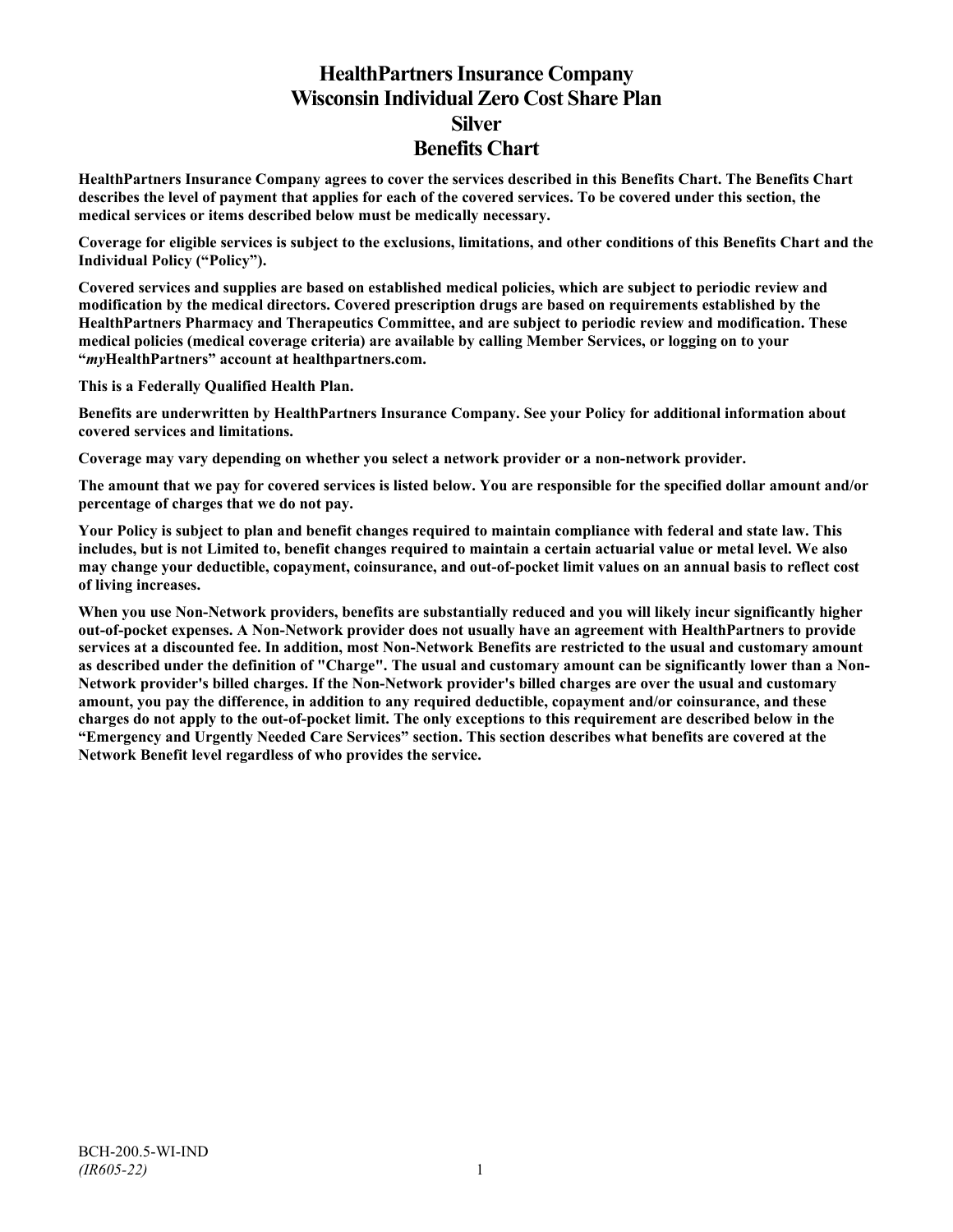# **These definitions apply to the Benefits Chart. They also apply to your Policy.**

| <b>Biosimilar Drug:</b> | A prescription drug, approved by the Food and Drug Administration (FDA), that the FDA has<br>determined is biosimilar to and interchangeable with a biological brand name drug. Biosimilar<br>drugs are not considered generic drugs and are not covered under the generic drug benefit.                                                                                                                                                                                                                                                                                                                                     |
|-------------------------|------------------------------------------------------------------------------------------------------------------------------------------------------------------------------------------------------------------------------------------------------------------------------------------------------------------------------------------------------------------------------------------------------------------------------------------------------------------------------------------------------------------------------------------------------------------------------------------------------------------------------|
| <b>Brand Name Drug:</b> | A prescription drug, approved by the Food and Drug Administration (FDA), that is manufactured,<br>sold or licensed for sale under a trademark by the pharmaceutical company that originally<br>researched and developed the drug. Brand name drugs have the same active-ingredient formula as<br>the generic version of the drug. However, generic drugs are manufactured and sold by other drug<br>manufacturers and are generally not available until after the patent on the brand name drug has<br>expired. A few brand name drugs may be covered at the generic benefit level if this is indicated on<br>the formulary. |
| <b>Calendar Year:</b>   | This is the 12-month period beginning 12:01 A.M. Central Time, on January 1, and ending 12:00<br>A.M. Central Time of the next following December 31.                                                                                                                                                                                                                                                                                                                                                                                                                                                                        |
| Charge:                 | For covered services delivered by a network provider, this is the provider's discounted fee for a<br>given medical/surgical service, procedure or item.                                                                                                                                                                                                                                                                                                                                                                                                                                                                      |
|                         | For covered services delivered by non-network providers, a contracted rate may apply if such<br>arrangement is available to HealthPartners.                                                                                                                                                                                                                                                                                                                                                                                                                                                                                  |
|                         | For the Usual and Customary Charge for covered services delivered by non-network providers,<br>our payment is calculated using one of the following options in the following order, depending on<br>availability: 1) a percentage of the Medicare fee schedule; 2) a comparable schedule if the service<br>is not on the Medicare fee schedule; or 3) a commercially reasonable rate for such service if a fee<br>schedule is not available.                                                                                                                                                                                 |
|                         | The Usual and Customary Charge is the maximum amount allowed that we consider in the<br>calculation of the payment of charges incurred for certain covered services. You must pay for any<br>charges above the usual and customary charge, and they do not apply to the out-of-pocket limit.                                                                                                                                                                                                                                                                                                                                 |
|                         | A charge is incurred for covered ambulatory medical and surgical services, on the date the service<br>or item is provided. A charge is incurred for covered inpatient services, on the date of admission to<br>a hospital. To be covered, a charge must be incurred on or after your effective date and on or<br>before the termination date.                                                                                                                                                                                                                                                                                |
|                         | Copayment/Coinsurance: The specified dollar amount, or percentage, of charges incurred for covered services, which we do<br>not pay, but which you must pay, each time you receive certain medical services, procedures or<br>items. Our payment for those covered services or items begins after the copayment or coinsurance<br>is satisfied. Covered services or items requiring a copayment or coinsurance are specified in this<br>Benefits Chart.                                                                                                                                                                      |
|                         | For services provided by a network provider:                                                                                                                                                                                                                                                                                                                                                                                                                                                                                                                                                                                 |
|                         | An amount which is listed as a flat dollar copayment is applied to a network provider's discounted<br>charges for a given service. However, if the network provider's discounted charges for a service or<br>item is less than the flat dollar copayment, you will pay the network provider's discounted charge.<br>An amount which is listed as a percentage of charges or coinsurance is based on the network<br>provider's discounted charges, calculated at the time the claim is processed, which may include an<br>agreed upon fee schedule rate for case rate or withhold arrangements.                               |
|                         | For services provided by a Non-Network provider:                                                                                                                                                                                                                                                                                                                                                                                                                                                                                                                                                                             |
|                         | Any copayment or coinsurance is applied to the lesser of the provider's charges or the usual and<br>customary charge for a service.                                                                                                                                                                                                                                                                                                                                                                                                                                                                                          |
|                         | A copayment or coinsurance is due at the time a service is provided, or when billed by the<br>provider. The copayment or coinsurance applicable for a scheduled visit with a network provider<br>will be collected for each visit, late cancellation and failed appointment.                                                                                                                                                                                                                                                                                                                                                 |
|                         |                                                                                                                                                                                                                                                                                                                                                                                                                                                                                                                                                                                                                              |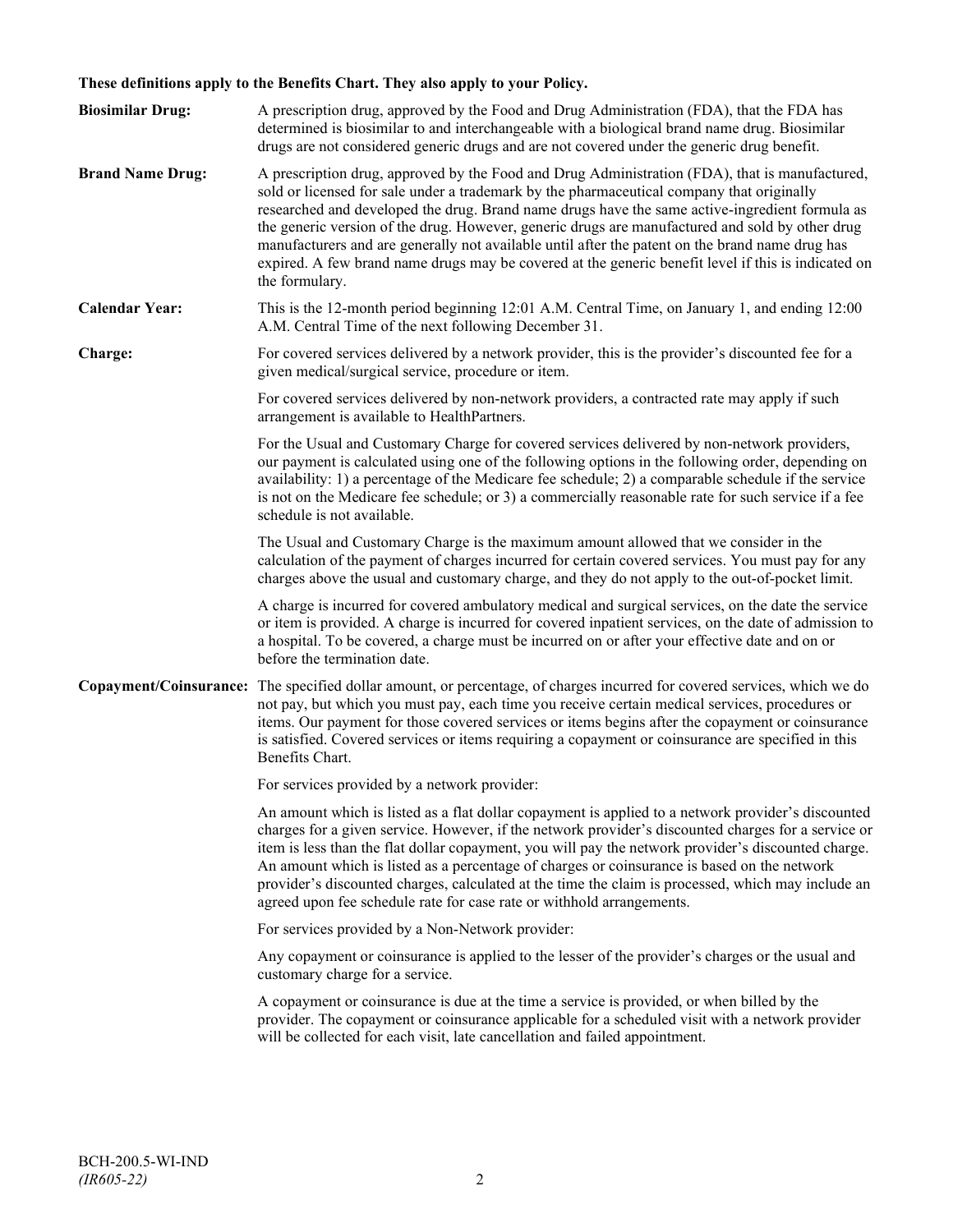| Deductible:                    | The specified dollar amount of charges incurred for covered services, which we do not pay, but an<br>enrollee or a family has to pay first in a calendar year. Our payment for those services or items<br>begins after the deductible is satisfied. For network providers, the amount of the charges that apply<br>to the deductible are based on the network provider's discounted charges, calculated at the time<br>the claim is processed, which may include an agreed upon fee schedule rate for case rate or<br>withhold arrangements. For non-network providers, the amount of charges that apply to the<br>deductible are the lesser of the provider's charges or the usual and customary charge for a service. |
|--------------------------------|-------------------------------------------------------------------------------------------------------------------------------------------------------------------------------------------------------------------------------------------------------------------------------------------------------------------------------------------------------------------------------------------------------------------------------------------------------------------------------------------------------------------------------------------------------------------------------------------------------------------------------------------------------------------------------------------------------------------------|
| Formulary:                     | This is a current list, which may be revised from time to time, of prescription drugs, medications,<br>equipment and supplies covered by us as indicated in this Benefits Chart which are covered at the<br>highest benefit level. Some drugs on the formulary may require prior authorization to be covered<br>as formulary drugs. The formulary, and information on drugs that require prior authorization, are<br>available by calling Member Services, or logging on to your "myHealthPartners" account at<br>healthpartners.com.                                                                                                                                                                                   |
| <b>Generic Drug:</b>           | A prescription drug, approved by the Food and Drug Administration (FDA), that the FDA has<br>determined is comparable to a brand name drug product in dosage form, strength, route of<br>administration, quality, intended use and documented bioequivalence. Generally, generic drugs<br>cost less than brand name drugs. Some brand name drugs may be covered at the generic drug<br>benefit level if this is indicated on the formulary.                                                                                                                                                                                                                                                                             |
| <b>Non-Formulary Drug:</b>     | This is a prescription drug, approved by the Food and Drug Administration (FDA), that is not on<br>the formulary, is medically necessary and is not investigative or experimental or otherwise<br>excluded under your Policy.                                                                                                                                                                                                                                                                                                                                                                                                                                                                                           |
| <b>Out-of-Pocket Expenses:</b> | You pay the specified copayments/coinsurance and deductibles applicable for particular services,<br>subject to the out-of-pocket limit described below. These amounts are in addition to the monthly<br>enrollment payments.                                                                                                                                                                                                                                                                                                                                                                                                                                                                                            |
| <b>Out-of-Pocket Limit:</b>    | You pay the copayments/coinsurance and deductibles for covered services, to the individual or<br>family out-of-pocket limit. Thereafter we cover 100% of charges incurred for all other covered<br>services, for the rest of the calendar year. You pay amounts greater than the out-of-pocket limit if<br>you exceed any visits or day limits.                                                                                                                                                                                                                                                                                                                                                                         |
|                                | Non-Network Benefits above the usual and customary charge (see definition of charge above) do<br>not apply to the out-of-pocket limit.                                                                                                                                                                                                                                                                                                                                                                                                                                                                                                                                                                                  |
|                                | Non-Network Benefits for transplant surgery do not apply to the out-of-pocket limit.                                                                                                                                                                                                                                                                                                                                                                                                                                                                                                                                                                                                                                    |
|                                | You are responsible to keep track of the out-of-pocket expenses. Contact our Member Services<br>department for assistance in determining the amount paid by the enrollee for specific eligible<br>services received. Claims for reimbursement under the out-of-pocket limit provisions are subject<br>to the same time limits and provisions described under the "Claims Provisions" section of the<br>Contract.                                                                                                                                                                                                                                                                                                        |
| <b>Specialty Drug List:</b>    | This is a current list, which may be revised from time to time, of prescription drugs, medications,<br>equipment and supplies, which are typically bio-pharmaceuticals. The purpose of a specialty drug<br>list is to facilitate enhanced monitoring of complex therapies used to treat specific conditions.<br>Specialty drugs are covered by us as indicated in this Benefits Chart. The specialty drug list is<br>available by calling Member Services, or logging on to your "myHealthPartners" account at<br>healthpartners.com                                                                                                                                                                                    |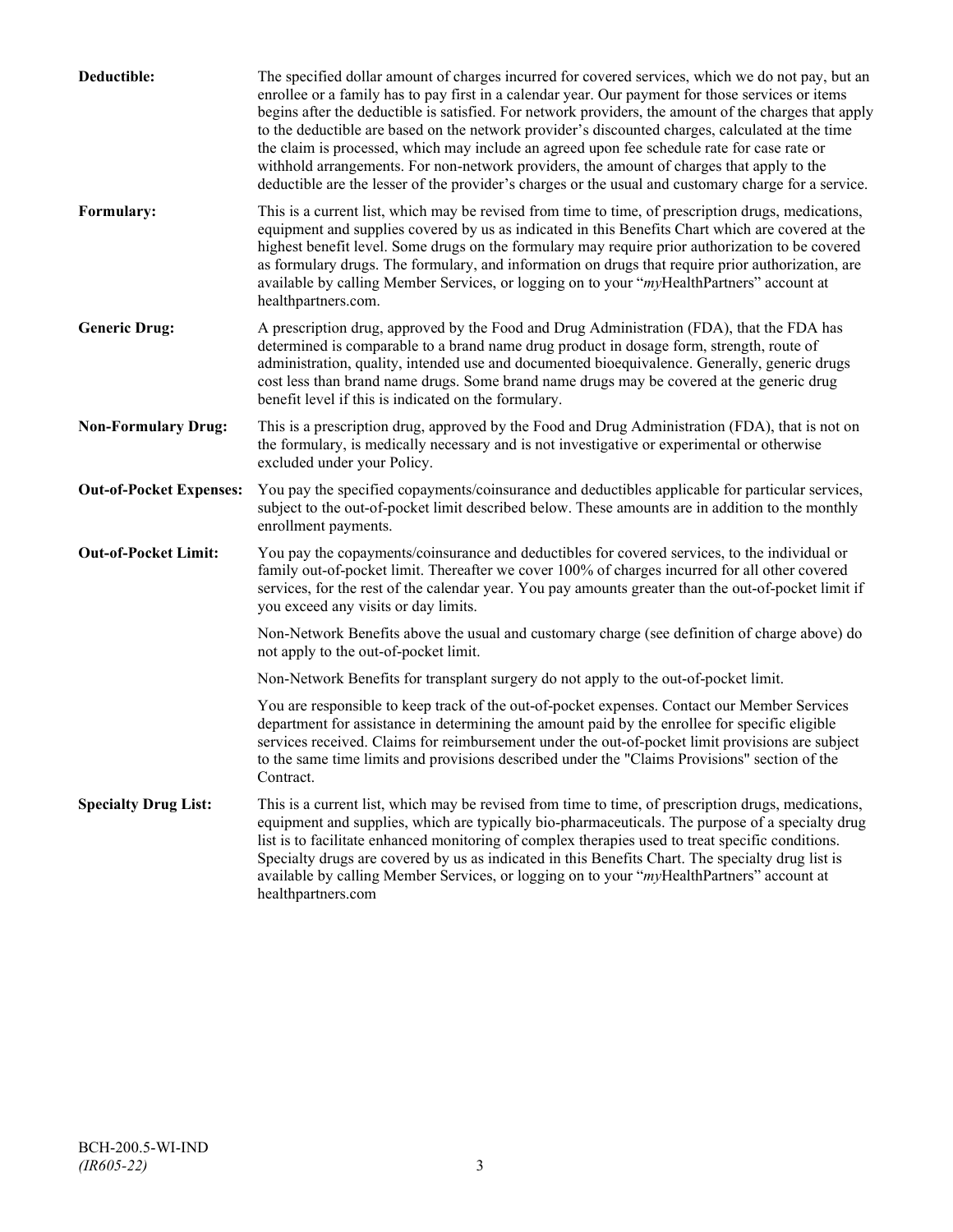# **DEDUCTIBLES AND OUT-OF-POCKET LIMITS**

# **Individual Calendar Year Deductible**

| <b>Network Benefits</b> | <b>Non-Network Benefits</b> |
|-------------------------|-----------------------------|
| None.                   | None.                       |

# **Family Calendar Year Deductible**

| <b>Network Benefits</b> | <b>Non-Network Benefits</b> |
|-------------------------|-----------------------------|
| None.                   | None.                       |

# **Individual Calendar Year Out-of-Pocket Limit**

| Network Benefits | <b>Non-Network Benefits</b> |
|------------------|-----------------------------|
| None.            | None.                       |

# **Family Calendar Year Out-of-Pocket Limit**

| <b>Network Benefits</b> | <b>Non-Network Benefits</b> |
|-------------------------|-----------------------------|
| None.                   | None.                       |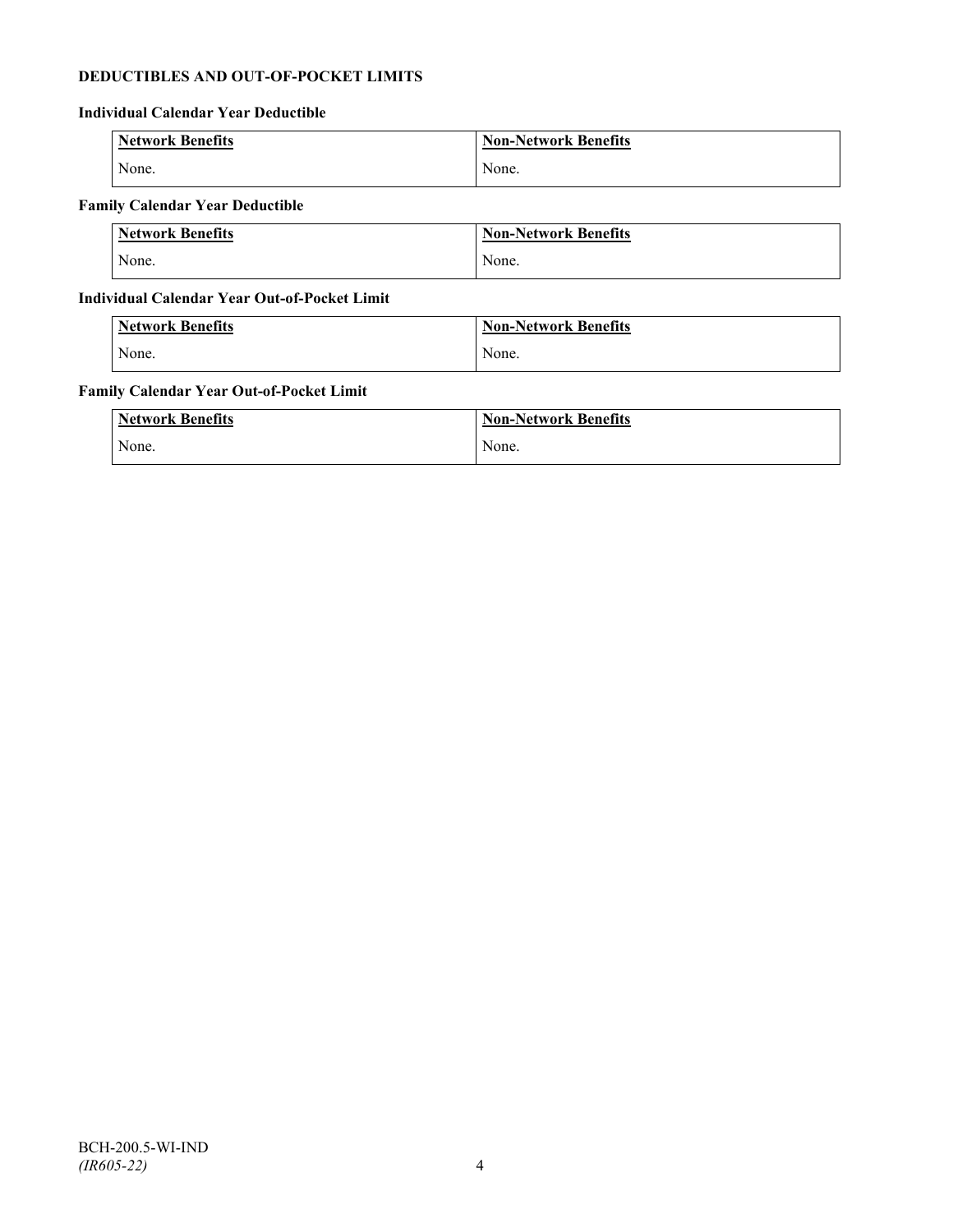# **AMBULANCE AND MEDICAL TRANSPORTATION**

# **Covered Services:**

We cover ambulance and medical transportation for medical emergencies.

We also cover medically necessary, non-emergency transportation if it meets our medical coverage criteria.

Covered services are based on established medical policies, which are subject to periodic review and modification by the medical directors. These medical policies (medical coverage criteria) and applicable prior authorization requirements are available by calling Member Services, or logging on to your "*my*HealthPartners" account a[t healthpartners.com.](http://www.healthpartners.com/)

| <b>Network Benefits</b>       | <b>Non-Network Benefits</b> |
|-------------------------------|-----------------------------|
| 100% of the charges incurred. | See Network Benefits.       |

# **Not Covered:**

See "Services Not Covered" in your Policy.

# **AUTISM SERVICES**

# **Covered Services:**

We cover prior authorized evidence-based intensive-level and non-intensive-level treatment of autism spectrum disorders (autism disorder, Asperger's syndrome or pervasive development disorder not otherwise specified).

Covered services are based on established medical policies, which are subject to periodic review and modification by the medical directors. These medical policies (medical coverage criteria) are available by calling Member Services, or logging on to your "*my*HealthPartners" account at [healthpartners.com.](http://www.healthpartners.com/)

Your network provider will coordinate the prior authorization process for any autism treatment services. You may call Member Services at 952-883-5900 or toll-free at 888-360-0622 if you have any questions or concerns regarding the authorization process.

Please call Member Services at 952-883-5900 or toll-free at 888-360-0622 to request authorization for autism treatment services from a Non-Network provider.

**Intensive-level services for children diagnosed with autism spectrum disorders.** Intensive-level services must begin on or after 2 years of age and end before 9 years of age. Intensive-level services, on average, are services provided for more than 20 hours of treatment per week. (The average number of hours a week is calculated over a 6-month period.)

| Network Benefits                         | <b>Non-Network Benefits</b>              |
|------------------------------------------|------------------------------------------|
| 100% of the charges incurred.            | 100% of the charges incurred.            |
| Limited to 240 visits per calendar year. | Limited to 240 visits per calendar year. |

The maximum number of visits is combined for Network Benefits and Non-Network Benefits. Visit limits are based on minimum coverage amount available at the time of publication. Additional visits may be available if required due to revised minimum coverage amounts issued by the Office of the Commissioner of Insurance. See our medical coverage criteria for current visit limits.

# **Intensive-Level Services Lifetime Maximum Benefit**

| <b>Network Benefits</b>                               | <b>Non-Network Benefits</b>                           |
|-------------------------------------------------------|-------------------------------------------------------|
| 4 years of cumulative services under this plan or any | 4 years of cumulative services under this plan or any |
| other plan.                                           | other plan.                                           |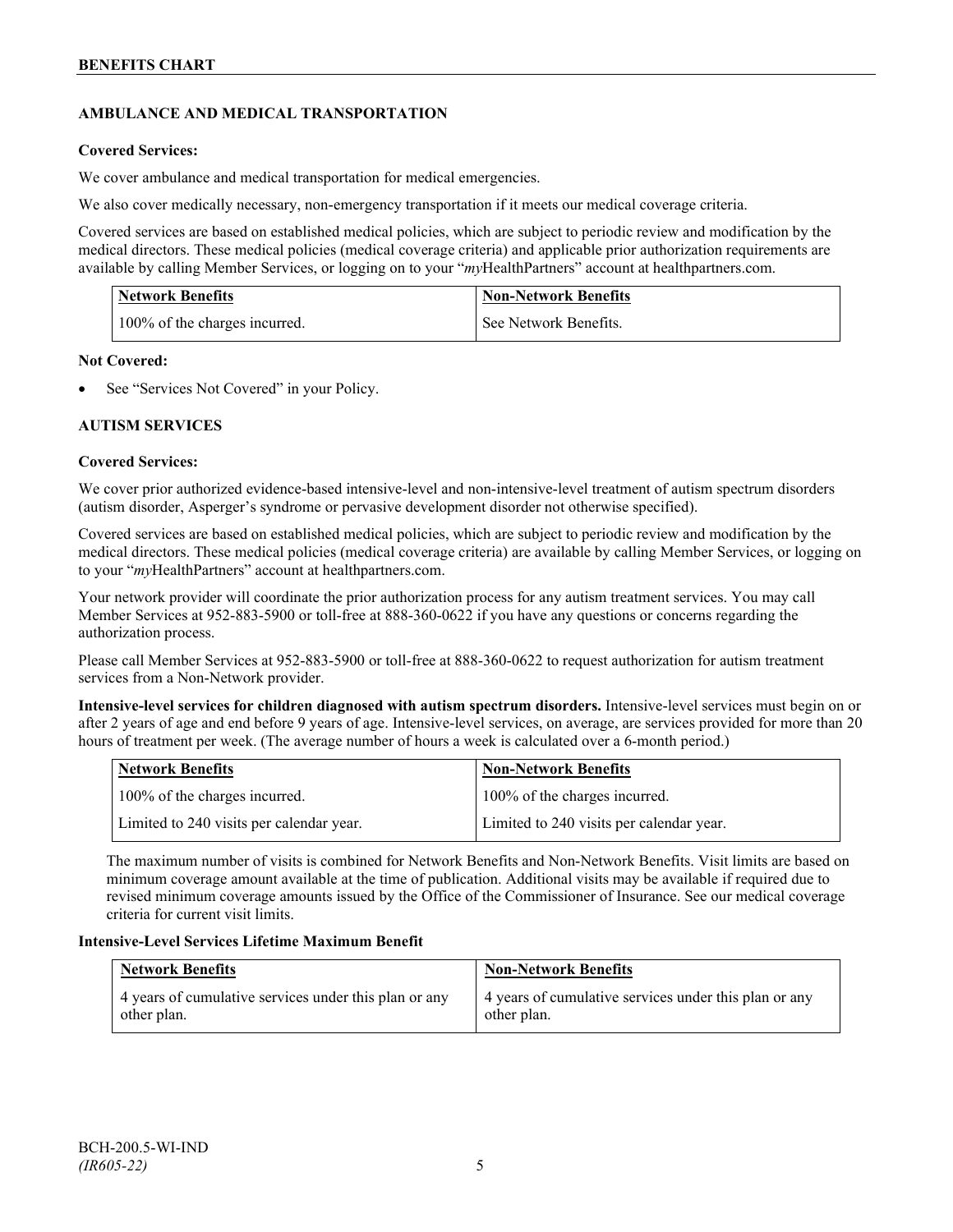### **Non-intensive-level services for Insureds diagnosed with autism spectrum disorders**

| Network Benefits                         | <b>Non-Network Benefits</b>              |
|------------------------------------------|------------------------------------------|
| 100% of the charges incurred.            | 100% of the charges incurred.            |
| Limited to 120 visits per calendar year. | Limited to 120 visits per calendar year. |

The maximum number of visits is combined for Network Benefits and Non-Network Benefits. Visit limits are based on minimum coverage amount available at the time of publication. Additional visits may be available if required due to revised minimum coverage amounts issued by the Office of the Commissioner of Insurance. See our medical coverage criteria for current visit limits.

### **Not Covered:**

See "Services Not Covered" in your Policy.

# **BEHAVIORAL HEALTH SERVICES**

# **Covered Services:**

Covered services are based on established medical policies, which are subject to periodic review and modification by the medical directors. These medical policies (medical coverage criteria) are available by calling Member Services, or logging on to your "*my*HealthPartners" account at [healthpartners.com.](http://www.healthpartners.com/)

**Transitional treatment services.** These are services for the treatment of nervous or mental disorders, and substance use disorders which are provided to an Insured in a less restrictive manner than are inpatient hospital services but in a more intensive manner than are outpatient services. Transitional treatment services are services offered by a provider, and certified by the Wisconsin Department of Health Services for each of the following (except the last bulleted item):

- Mental health services for covered adults in a day treatment program.
- Mental health services for covered children in a day hospital treatment program.
- Services for persons with chronic mental illness provided through a community support program.
- Residential treatment programs for dependent covered persons with substance use disorder.
- Substance use disorder services in a day treatment program.
- Services for persons who are experiencing a mental health crisis or who are in a situation likely to turn into a mental health crisis if support is not provided.
- Intensive outpatient programs for the treatment of psychoactive substance use disorders provided in accordance with the patient placement criteria of the American Society of Addiction Medicine.

# **Mental health services**

We cover services for mental health diagnoses as described in the Diagnostic and Statistical Manual of Mental Disorders – Fifth Edition (DSM 5) (most recent edition).

We provide coverage for mental health treatment ordered by a Wisconsin court under a valid court order that is issued on the basis of a behavioral care evaluation performed by a licensed psychiatrist or doctoral level licensed psychologist, which includes a diagnosis and an individual treatment plan for care in the most appropriate, least restrictive environment. We must be given a copy of the court order and the behavioral care evaluation, and the service must be a covered benefit under your Policy, and the service must be provided by a network provider, or other provider as required by law.

**Outpatient services:** We cover medically necessary outpatient professional mental health services for evaluation, crisis intervention, and treatment of mental health disorders.

A comprehensive diagnostic assessment will be used as the basis for a determination by a mental health professional, concerning the appropriate treatment and the extent of services required.

Outpatient services we cover for a diagnosed mental health condition include the following:

- Individual, group, family and multi-family therapy;
- Medication management provided by a physician, certified nurse practitioner, or physician's assistant;
- Psychological testing services for the purposes of determining the differential diagnoses and treatment planning for patients currently receiving behavioral health services;
- Partial hospitalization services in a licensed hospital or community mental health center;

BCH-200.5-WI-IND *(IR605-22)* 6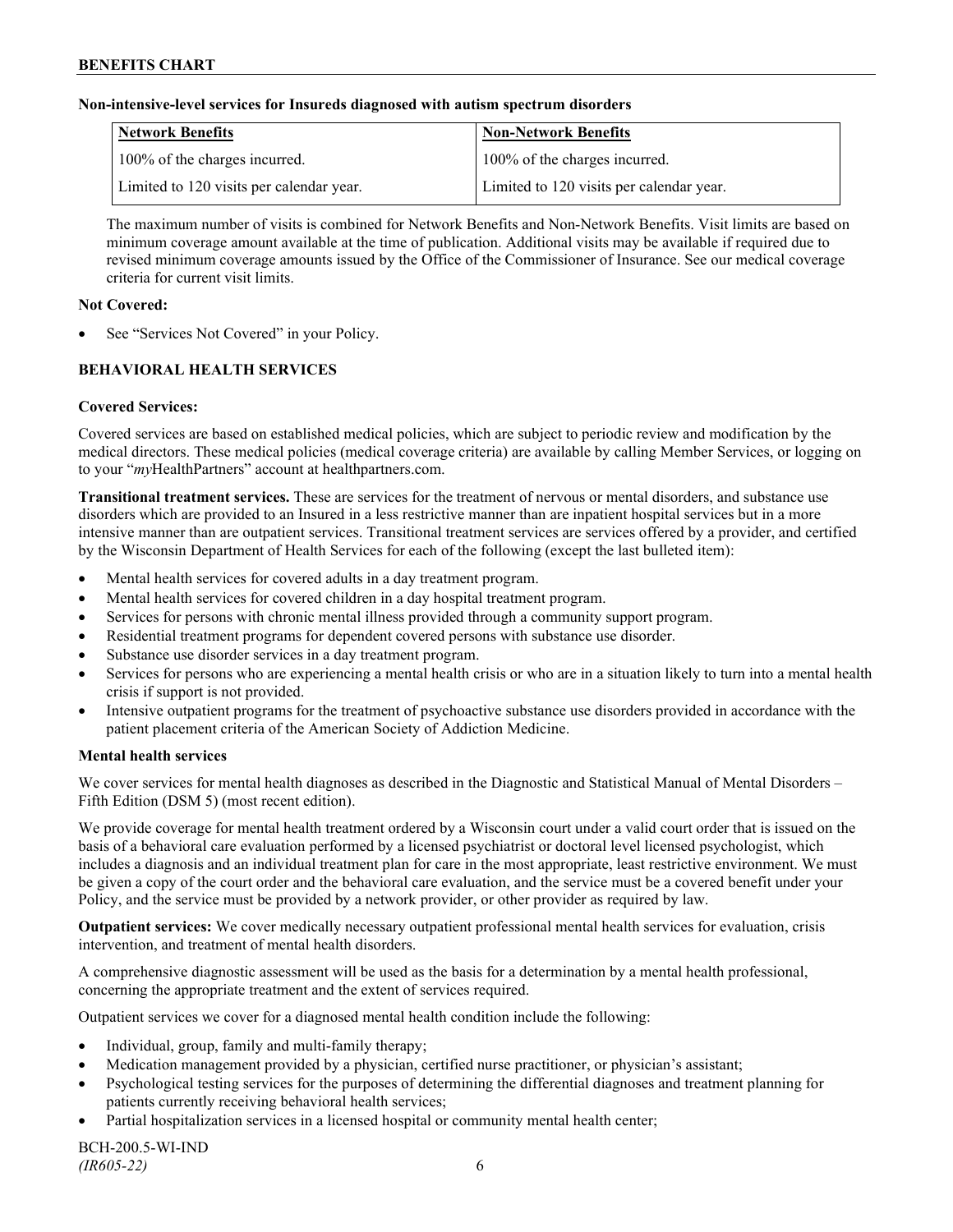- Psychotherapy and nursing services provided in the home if authorized by us; and
- Treatment for gender dysphoria.

| Network Benefits              | <b>Non-Network Benefits</b>   |
|-------------------------------|-------------------------------|
| 100% of the charges incurred. | 100% of the charges incurred. |

# **Group therapy**

| <b>Network Benefits</b>       | <b>Non-Network Benefits</b>   |
|-------------------------------|-------------------------------|
| 100% of the charges incurred. | 100% of the charges incurred. |

# **Inpatient services, including mental health residential treatment services:** We cover the following:

- Medically necessary inpatient services in a hospital or licensed residential treatment facility and professional services for treatment of mental health disorders. Medical stabilization is covered under inpatient hospital services in the "Hospital and Skilled Nursing Facility Services" section.
- Medically necessary mental health residential treatment service. This care must be authorized by us and provided by a hospital or residential behavioral health treatment facility licensed by the local state or Department of Health and Human Services. Services not covered under this benefit include halfway houses, group homes, extended care facilities, shelter services, correctional services, detention services, group residential services, foster care services and wilderness programs.

| Network Benefits              | Non-Network Benefits          |
|-------------------------------|-------------------------------|
| 100% of the charges incurred. | 100% of the charges incurred. |

**Transitional treatment services:** We cover transitional treatment services described above for treatment of mental and nervous disorders**.**

| <b>Network Benefits</b>       | Non-Network Benefits          |
|-------------------------------|-------------------------------|
| 100% of the charges incurred. | 100% of the charges incurred. |

# **Substance use disorder (SUD) treatment services**

We cover medically necessary services for assessments by a licensed alcohol and drug counselor and treatment of substance use disorders as defined in the latest edition of the DSM 5.

**Outpatient services:** We cover medically necessary outpatient professional services for diagnosis and treatment of substance use disorders. Substance use disorder treatment services must be provided by a program licensed by the local Department of Health Services.

Outpatient services we cover for a diagnosed substance use disorder include the following:

- Individual, group, family, and multi-family therapy provided in an office setting; and
- Opiate replacement therapy including methadone and buprenorphine treatment.

| <b>Network Benefits</b>       | <b>Non-Network Benefits</b>   |
|-------------------------------|-------------------------------|
| 100% of the charges incurred. | 100% of the charges incurred. |

**Inpatient services:** We cover the following:

- Medically necessary inpatient services in a hospital or a licensed residential primary treatment center.
- Services provided in a hospital that is licensed by the local state and accredited by Medicare; and
- Detoxification services in a hospital or community detoxification facility if it is licensed by the local Department of Health Services.

| Network Benefits              | <b>Non-Network Benefits</b>   |
|-------------------------------|-------------------------------|
| 100% of the charges incurred. | 100% of the charges incurred. |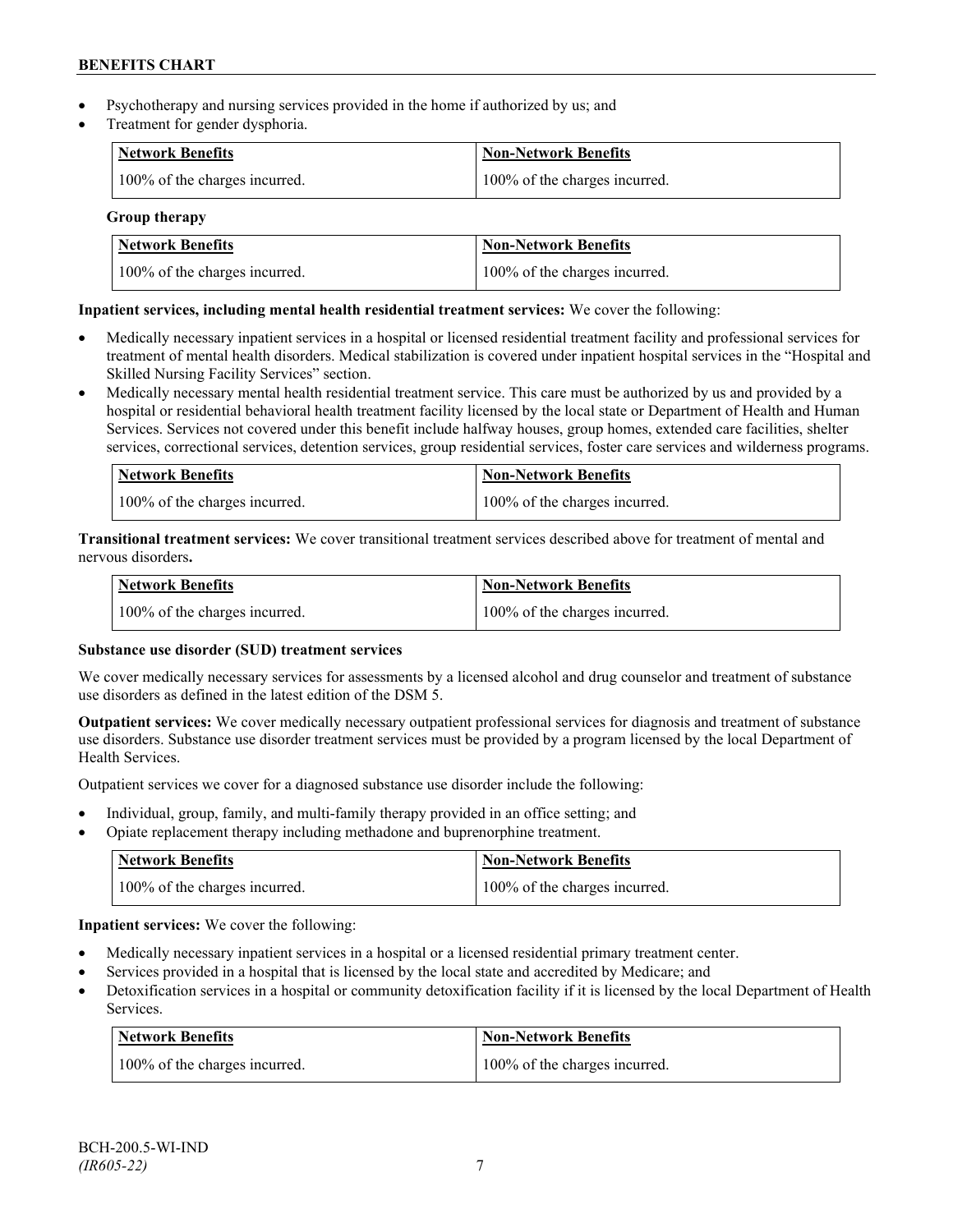**Transitional treatment services:** We cover transitional treatment services described above for treatment of substance use disorder.

| <b>Network Benefits</b>       | <b>Non-Network Benefits</b>   |
|-------------------------------|-------------------------------|
| 100% of the charges incurred. | 100% of the charges incurred. |

**Out of area services for Wisconsin students:** If a dependent child is a student located in a school in Wisconsin, but outside of our service area, we cover mental health and substance use disorder services as required under Wisconsin Statute 609.655.

- The student may have a clinical assessment from a local, non-network mental health or substance use disorder treatment provider at the network benefit level when prior authorized by us.
- If outpatient services are recommended in the clinical assessment, five outpatient visits from a non-network provider will be covered at the network benefit level.
- Our Medical Director will determine the need for continuing treatment by the non-network provider; additional visits may be approved.
- Coverage for the outpatient services will not be provided if the recommended treatment would keep the student from attending school on a regular basis or if the student is no longer attending the school full-time.

This benefit is subject to the limitations shown in this "Behavioral Health Services" section.

| Network Benefits              | <b>Non-Network Benefits</b>   |
|-------------------------------|-------------------------------|
| 100% of the charges incurred. | 100% of the charges incurred. |

A dependent child enrolled in a school outside of Wisconsin in not eligible for the benefit.

#### **Not Covered:**

See "Services Not Covered" in your Policy.

# **CHIROPRACTIC SERVICES**

# **Covered Services:**

We cover chiropractic services for rehabilitative care. Chiropractic services are adjustments to any abnormal articulations of the human body, especially those of the spinal column, for the purpose of giving freedom of action to impinged nerves that may cause pain or deranged function.

Massage therapy which is performed in conjunction with other treatment/modalities by a chiropractor, is part of a prescribed treatment plan and is not billed separately is covered.

| <b>Network Benefits</b>       | 'Non-Network Benefits         |
|-------------------------------|-------------------------------|
| 100% of the charges incurred. | 100% of the charges incurred. |

# **Not Covered:**

- Massage therapy for the purpose of comfort or convenience of the Insured.
- See "Services Not Covered" in your Policy.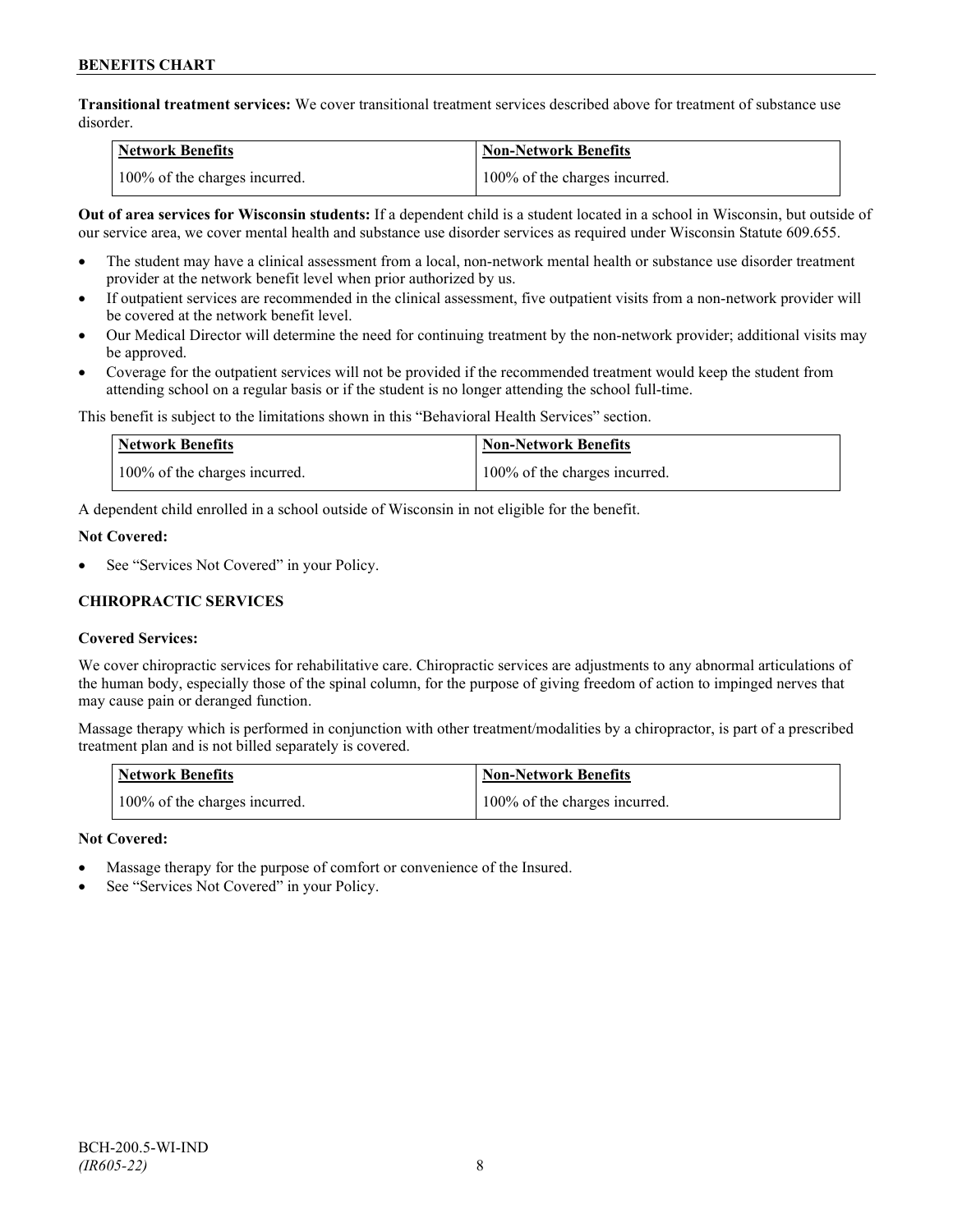# **CLINICAL TRIALS**

# **Covered Services:**

We cover certain routine services if you participate in a Phase I, Phase II, Phase III or Phase IV approved clinical trial that is conducted in relation to the prevention, detection, or treatment of cancer or other life-threatening disease or condition as defined in the Affordable Care Act. Approved clinical trials include (1) federally funded trials when the study or investigation is approved or funded by any of the federal agencies defined in the Public Health Services Act, section 2709 (d) (1) (A); (2) the study or investigation is conducted under an investigational new drug application reviewed by the Food and Drug Administration; and (3) the study or investigation is a drug trial that is exempt from having such an investigational new drug application. We cover routine patient costs for services that would be eligible under the Policy and this Benefits Chart if the service were provided outside of a clinical trial.

| <b>Network Benefits</b>                               | <b>Non-Network Benefits</b>                           |
|-------------------------------------------------------|-------------------------------------------------------|
| Coverage level is same as corresponding Network       | Coverage level is same as corresponding Non-Network   |
| Benefits, depending on type of service provided, such | Benefits, depending on type of service provided, such |
| as Office Visits for Illness or Injury, Inpatient or  | as Office Visits for Illness or Injury, Inpatient or  |
| <b>Outpatient Hospital Services.</b>                  | Outpatient Hospital Services.                         |

#### **Not Covered:**

- The investigative or experimental item, device or service itself.
- Items or services that are provided solely to satisfy data collection and analysis needs and that are not used in the direct clinical management of the patient.
- A service that is clearly inconsistent with widely accepted and established standards of care for a particular diagnosis.
- See "Services Not Covered" in your Policy.

#### **DENTAL SERVICES**

#### **Covered Services:**

We cover services as described below.

**Accidental dental services:** We cover services dentally necessary to treat and restore damage done to sound, natural, unrestored teeth as a result of an accidental injury. Coverage is for damage caused by external trauma to face and mouth only, not for cracked or broken teeth, which result from biting or chewing. We cover restorations, root canals, crowns and replacement of teeth lost that are directly related to the accident in which the Insured was involved. We cover initial exams, xrays and palliative treatment including extractions, and other oral surgical procedures directly related to the accident. Subsequent treatment must be initiated within the specified time-frame and must be directly related to the accident. We do not cover restoration and replacement of teeth that are not "sound and natural" at the time of the accident.

Subsequent treatment must be initiated within the specified time-frame and must be directly related to the accident. We do not cover restoration and replacement of teeth that are not "sound and natural" at the time of the accident.

Full mouth rehabilitation to correct occlusion (bite) and malocclusion (misaligned teeth not due to the accident) are not covered.

When an implant-supported dental prosthetic treatment is pursued, benefits are Limited to the amount that would be paid toward the placement of a removable dental prosthetic appliance that could be used in the absence of implant treatment.

| <b>Network Benefits</b>       | <b>Non-Network Benefits</b> |
|-------------------------------|-----------------------------|
| 100% of the charges incurred. | No coverage.                |

For all accidental dental services, treatment and/or restoration must be initiated within six months of the date of the injury. Coverage is Limited to the initial course of treatment and/or initial restoration. Services must be provided within twentyfour months of the date of injury to be covered.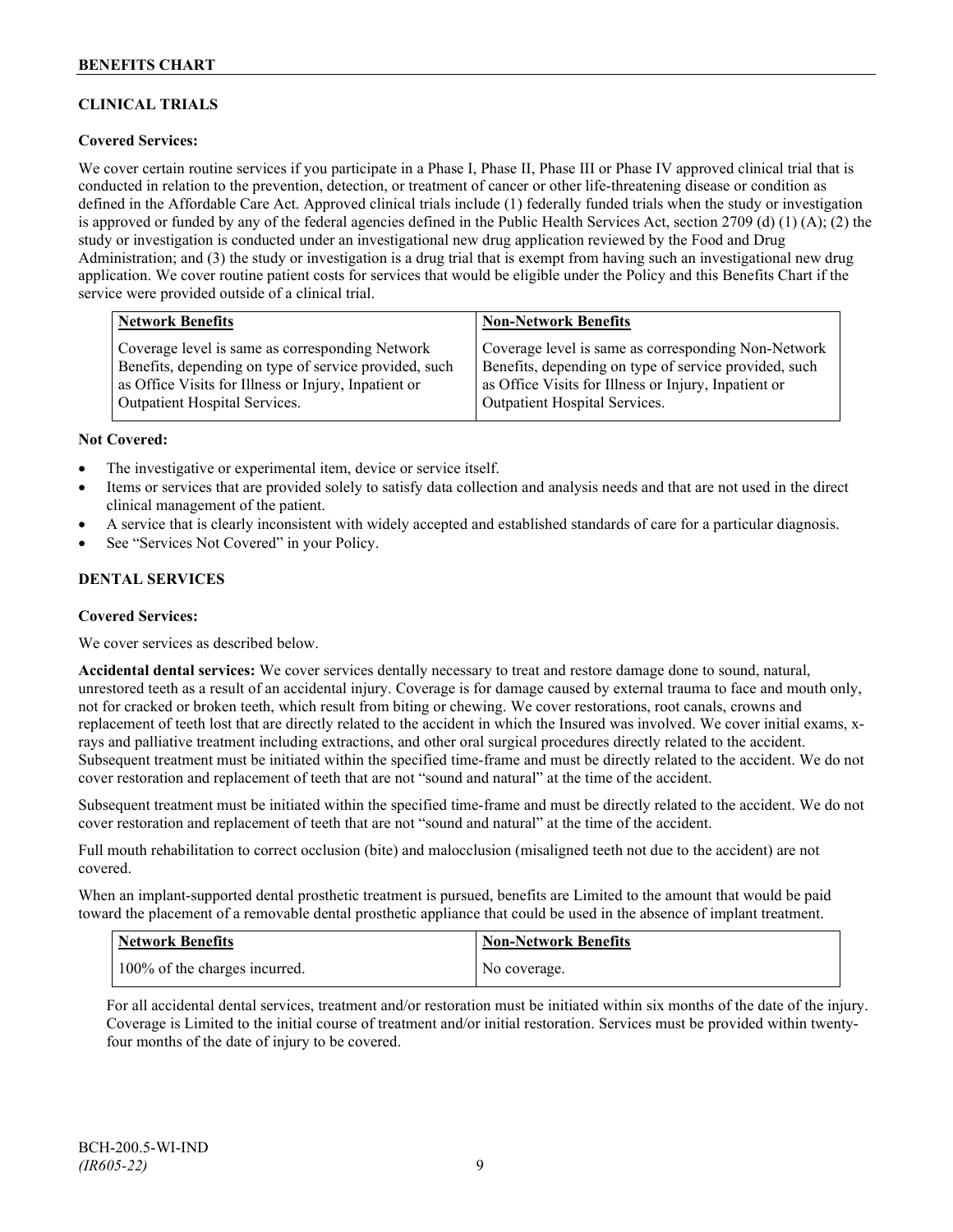### **Medical referral dental services**

**Medically necessary outpatient dental services:** We cover medically necessary outpatient dental services. Coverage is Limited to dental services required for treatment of an underlying medical condition, e.g., removal of teeth to complete radiation treatment for cancer of the jaw, cysts and lesions.

| Network Benefits              | <b>Non-Network Benefits</b>   |
|-------------------------------|-------------------------------|
| 100% of the charges incurred. | 100% of the charges incurred. |

**Medically necessary hospitalization and anesthesia for dental care:** We cover medically necessary hospitalization and anesthesia for dental care. This is Limited to charges incurred by an Insured who: (1) is a child under age 5; (2) is severely disabled; (3) has a medical condition, and requires hospitalization or general anesthesia for dental care treatment; or (4) is a child between ages 5 and 12 and care in dental offices has been attempted unsuccessfully and usual methods of behavior modification have not been successful, or when extensive amounts of restorative care, exceeding 4 appointments, are required.

Coverage is Limited to facility and anesthesia charges. Oral surgeon/dentist professional fees are not covered. The following are examples, though not all-inclusive, of medical conditions which may require hospitalization for dental services: severe asthma, severe airway obstruction or hemophilia. Hospitalization required due to the behavior of the Insured or due to the extent of the dental procedure is not covered.

| Network Benefits              | <b>Non-Network Benefits</b>   |
|-------------------------------|-------------------------------|
| 100% of the charges incurred. | 100% of the charges incurred. |

**Medical complications of dental care:** We cover medical complications of dental care. Treatment must be medically necessary care and related to medical complications of non-covered dental care, including complications of the head, neck, or substructures.

| Network Benefits              | Non-Network Benefits          |
|-------------------------------|-------------------------------|
| 100% of the charges incurred. | 100% of the charges incurred. |

**Oral surgery:** We cover oral surgery. Coverage is Limited to treatment of medical conditions requiring oral surgery, such as treatment of oral neoplasm, non-dental cysts, fracture of the jaw, trauma of the mouth and jaw, and any other oral surgery procedures provided as medically necessary dental services.

| <b>Network Benefits</b> |                               | <b>Non-Network Benefits</b>   |
|-------------------------|-------------------------------|-------------------------------|
|                         | 100% of the charges incurred. | 100% of the charges incurred. |

**Treatment of cleft lip and cleft palate:** We cover treatment of cleft lip and cleft palate of a dependent child, including orthodontic treatment and oral surgery directly related to the cleft. Dental services which are not required for the treatment of cleft lip or cleft palate are not covered. If a dependent child covered under your Policy is also covered under a dental plan which includes orthodontic services, that dental plan shall be considered primary for the necessary orthodontic services. Oral appliances are subject to the same copayment, conditions and limitations as durable medical equipment.

| <b>Network Benefits</b>                               | <b>Non-Network Benefits</b>                           |
|-------------------------------------------------------|-------------------------------------------------------|
| Coverage level is same as corresponding Network       | Coverage level is same as corresponding Non-Network   |
| Benefits, depending on type of service provided, such | Benefits, depending on type of service provided, such |
| as Office Visits for Illness or Injury, Inpatient or  | as Office Visits for Illness or Injury, Inpatient or  |
| Outpatient Hospital Services.                         | Outpatient Hospital Services.                         |

**Treatment of temporomandibular disorder (TMD) and craniomandibular disorder (CMD):** We cover diagnostic procedures, surgical treatment and non-surgical treatment (including intraoral splint therapy devices) for temporomandibular disorder (TMD) and craniomandibular disorder (CMD), which is medically necessary care. Dental services which are not required to directly treat TMD or CMD are not covered.

| <b>Network Benefits</b>       | <b>Non-Network Benefits</b>   |
|-------------------------------|-------------------------------|
| 100% of the charges incurred. | 100% of the charges incurred. |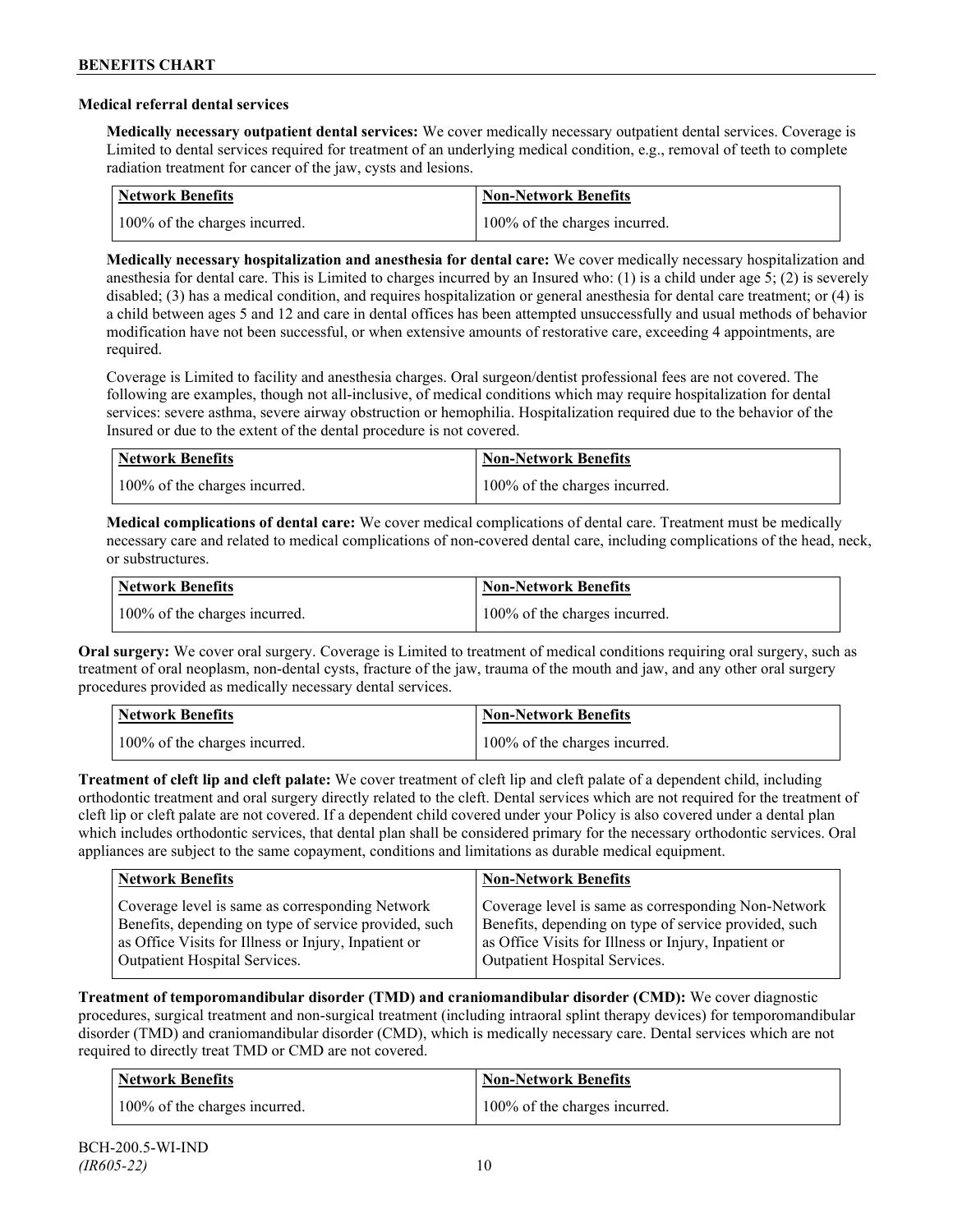# **Not Covered:**

- Dental treatment, procedures or services not listed in this Benefits Chart.
- Accident-related dental services if treatment is: (1) provided to teeth which are not sound and natural; (2) to teeth which have been restored; (3) initiated beyond six months from the date of the injury; (4) received beyond the initial treatment or restoration; or (5) received beyond twenty-four months from the date of injury.
- Accident-related dental services by a Non-Network provider.
- Oral surgery to remove wisdom teeth.
- Orthognathic treatment or procedures and all related services.
- See "Services Not Covered" in your Policy.

# **DIABETIC EQUIPMENT AND SUPPLIES**

#### **Covered Services:**

We cover physician prescribed medically appropriate and necessary drugs and supplies used in the management and treatment of diabetes for members with gestational, Type I or Type II diabetes including durable diabetic equipment and disposable supplies, as described below.

Certain items are only covered if your condition meets our coverage criteria and obtained through an authorized vendor. For more information on what we cover and any prior authorization requirements, call Member Services or log on to your "*my*HealthPartners" account at [healthpartners.com.](http://www.healthpartners.com/)

Insulin and medications for diabetes are covered as outpatient drugs under the "Prescription Drug Services" section.

**Pumps and pump supplies.** These include diabetic insulin pumps, diabetic infusion pumps and infusion pump supplies such as infusion sets, tubing, connectors and syringe reservoirs.

| <b>Network Benefits</b>       | <b>Non-Network Benefits</b>   |
|-------------------------------|-------------------------------|
| 100% of the charges incurred. | 100% of the charges incurred. |

# **All other durable equipment and diabetic supplies**

Durable Diabetic Equipment and Supplies. These include continuous glucose monitoring system (CGMS), transmitter, sensors and receivers, diabetic blood glucose monitors and control/calibrating solutions (for checking accuracy or testing equipment and test strips).

Disposable Diabetic Supplies. These are one-time use supplies, including syringes, lancets, lancet devices, blood and urine ketone test strips, and needles.

Certain diabetic supplies and equipment must be purchased at a pharmacy.

| <b>Network Benefits</b>       | <b>Non-Network Benefits</b>   |
|-------------------------------|-------------------------------|
| 100% of the charges incurred. | 100% of the charges incurred. |

# **Limitations:**

- No more than a 90-day supply of diabetic supplies are covered and dispensed at a time.
- We require that certain diabetic supplies and equipment be purchased at a pharmacy.
- Diabetic supplies and equipment are limited to certain models and brands.
- Durable medical equipment and supplies must be obtained from or repaired by approved vendors.
- Covered services and supplies are based on established medical policies, which are subject to periodic review and modification by the medical or dental directors. Our medical policy for diabetic supplies includes information on our required models and brands. These medical policies (medical coverage criteria) are available by calling Member Services, or logging on to your "*my*HealthPartners" account at healthpartners.com.

# **Not Covered:**

- Replacement or repair of any covered items, if the items are (i) damaged or destroyed by misuse, abuse or carelessness, (ii) lost; or (iii) stolen.
- Duplicate or similar items.

BCH-200.5-WI-IND *(IR605-22)* 11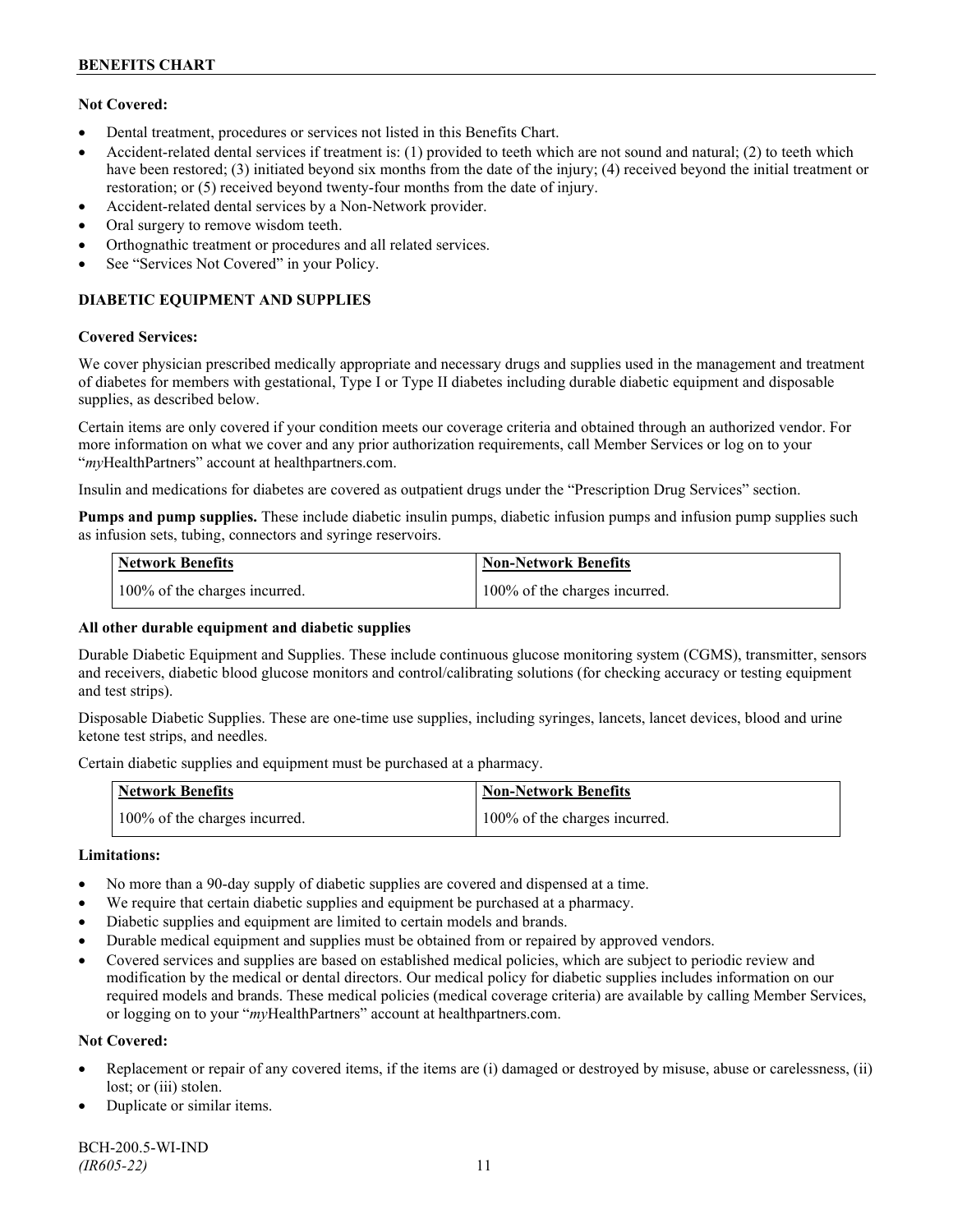- Labor and related charges for repair of any covered items which are more than the cost of replacement by an approved vendor.
- Batteries for monitors and equipment.
- Sales tax, mailing, delivery charges, service call charges.
- See "Services Not Covered" in your Policy.

# **DIAGNOSTIC IMAGING SERVICES**

#### **Covered Services:**

We cover diagnostic imaging, when ordered by a provider and provided in a clinic or outpatient hospital facility.

We cover services provided in a clinic or outpatient hospital facility. To see the benefit level for inpatient hospital or skilled nursing facility services, see benefits under Inpatient Hospital and Skilled Nursing Facility Services.

### **Outpatient magnetic resonance imaging (MRI) and computed tomography (CT)**

| <b>Network Benefits</b>       | <b>Non-Network Benefits</b>   |
|-------------------------------|-------------------------------|
| 100% of the charges incurred. | 100% of the charges incurred. |

#### **All other outpatient diagnostic imaging services**

#### **Services for illness or injury**

| <b>Network Benefits</b>       | <b>Non-Network Benefits</b>      |
|-------------------------------|----------------------------------|
| 100% of the charges incurred. | $100\%$ of the charges incurred. |

#### **Preventive services (MRI/CT procedures are not considered preventive)**

Diagnostic imaging services associated with preventive services are covered at the benefit level shown in the "Preventive Services" section of this Benefits Chart.

#### **Not Covered:**

See "Services Not Covered" in your Policy.

# **DURABLE MEDICAL EQUIPMENT, PROSTHETICS, ORTHOTICS AND SUPPLIES**

# **Covered Services:**

We cover equipment and services, as described below.

We cover durable medical equipment and services, prosthetics, orthotics, and supplies, subject to the limitations below, including certain disposable supplies, and enteral feedings.

We cover external hearing aids, cochlear implants, and related treatment prescribed by a physician or by a licensed audiologist for Insureds under 18 years of age who have hearing loss.

We also cover basic hearing aids for Insureds age 18 or older for the correction of a hearing impairment.

Osseointegrated or bone-anchored hearing aids are only covered for Insureds who have hearing loss that is not correctable by any other procedure.

Hearing aids are Limited to one basic, standard hearing aid for each ear every three years.

A basic hearing aid is defined as a hearing device that consists of a microphone, amplifier, volume control, battery and receiver. It does not include upgrades above and beyond the functionality of a basic hearing aid, including, but not Limited to, hearing improvements for group settings, background noise, Bluetooth/remote control functionality, or extended warranties. Charges for upgrades above the cost of a basic, standard hearing aid are not covered.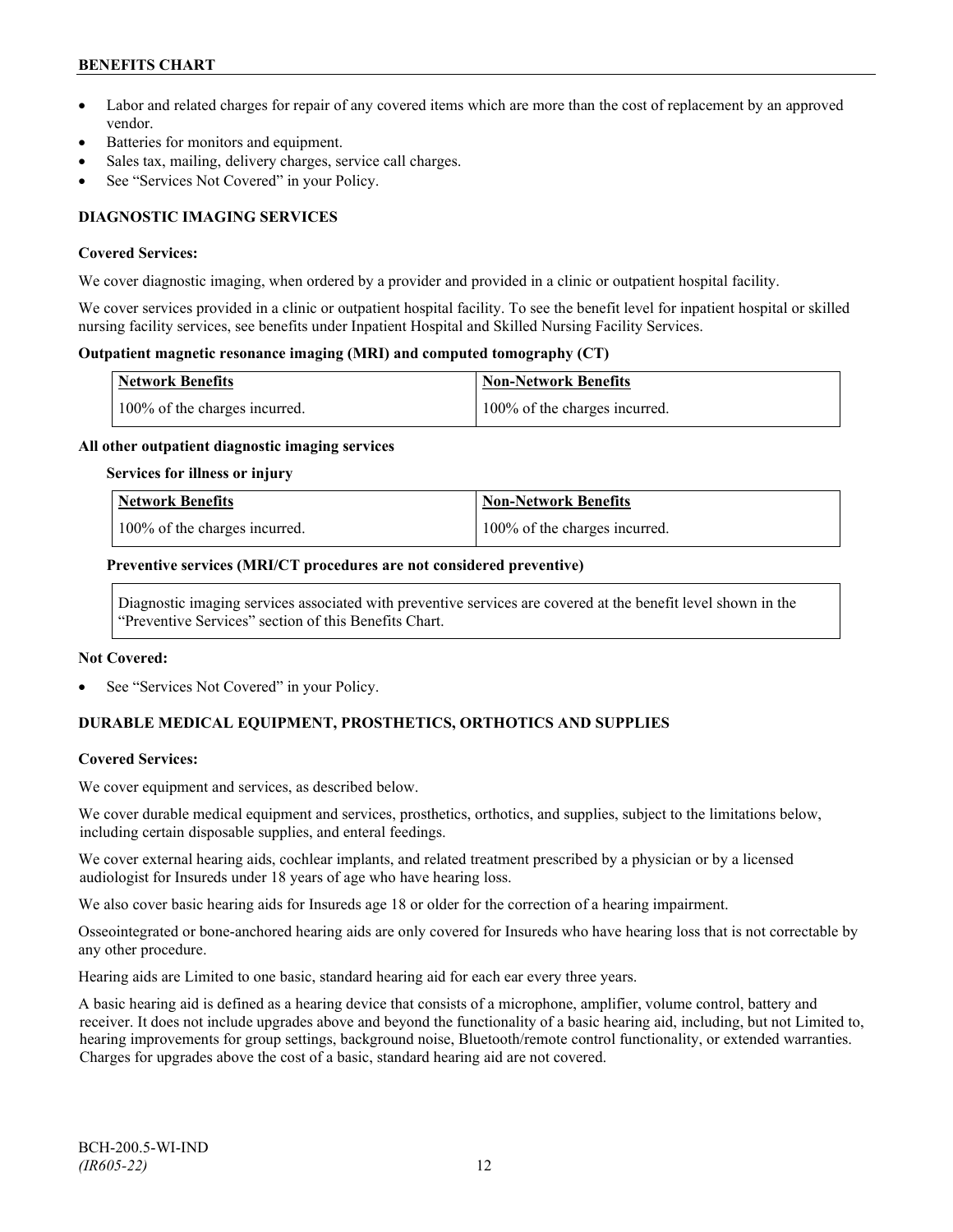Diabetic equipment and supplies are covered under the "Diabetic Equipment and Supplies" section.

| <b>Network Benefits</b>       | <b>Non-Network Benefits</b>   |
|-------------------------------|-------------------------------|
| 100% of the charges incurred. | 100% of the charges incurred. |

### **Special dietary treatment for phenylketonuria (PKU) if it meets our medical coverage criteria**

| <b>Network Benefits</b>       | <b>Non-Network Benefits</b>   |
|-------------------------------|-------------------------------|
| 100% of the charges incurred. | 100% of the charges incurred. |

#### **Oral amino acid based elemental formula if it meets our medical coverage criteria**

| Network Benefits              | Non-Network Benefits          |
|-------------------------------|-------------------------------|
| 100% of the charges incurred. | 100% of the charges incurred. |

#### **Limitations:**

Coverage of durable medical equipment is Limited by the following.

- Payment will not exceed the cost of an alternate piece of equipment or service that is effective and medically necessary.
- For prosthetic benefits, other than oral appliances for cleft lip and cleft palate, payment will not exceed the cost of an alternate piece of equipment or service that is effective, medically necessary and enables Insureds to conduct standard activities of daily living.
- We reserve the right to determine if an item will be approved for rental vs. purchase.
- We require that certain diabetic supplies and equipment be purchased at a pharmacy.
- Covered services and supplies are based on established medical policies which are subject to periodic review and modification by the medical directors. Our medical policy for diabetic supplies includes information on our required models and brands. These medical policies (medical coverage criteria) are available by calling Member Services, or logging on to your "*my*HealthPartners" account at [healthpartners.com.](http://www.healthpartners.com/)

# **Not Covered:**

Items which are not eligible for coverage include, but are not Limited to:

- Replacement or repair of any covered items, if the items are (i) damaged or destroyed by misuse, abuse or carelessness, (ii) lost; or (iii) stolen.
- Duplicate or similar items.
- Labor and related charges for repair of any covered items which are more than the cost of replacement by an approved vendor.
- Sales tax, mailing, delivery charges, service call charges.
- Items which are primarily educational in nature or for hygiene, vocation, comfort, convenience or recreation.
- Communication aids or devices: equipment to create, replace or augment communication abilities including, but not Limited to, speech processors, receivers, communication boards, or computer or electronic assisted communication.
- Implantable and osseointegrated or bone-anchored hearing aids and their fitting, except as specifically described in this Benefits Chart. This exclusion does not apply to cochlear implants.
- Eyeglasses, contact lenses and their fitting, measurement and adjustment, except as specifically described in this Benefits Chart.
- Hair prostheses (wigs).
- Household equipment which primarily has customary uses other than medical, such as, but not Limited to, exercise cycles, air purifiers, central or unit air conditioners, water purifiers, non-allergenic pillows, mattresses or waterbeds.
- Household fixtures including, but not Limited to, escalators or elevators, ramps, swimming pools and saunas.
- Modifications to the structure of the home including, but not Limited to, wiring, plumbing or charges for installation of equipment.
- Vehicle, car or van modifications including, but not Limited to, hand brakes, hydraulic lifts and car carrier.
- Rental equipment while owned equipment is being repaired by non-contracted vendors, beyond one month rental of medically necessary equipment.
- Other equipment and supplies, including, but not Limited to assistive devices, that we determine are not eligible for coverage.

BCH-200.5-WI-IND *(IR605-22)* 13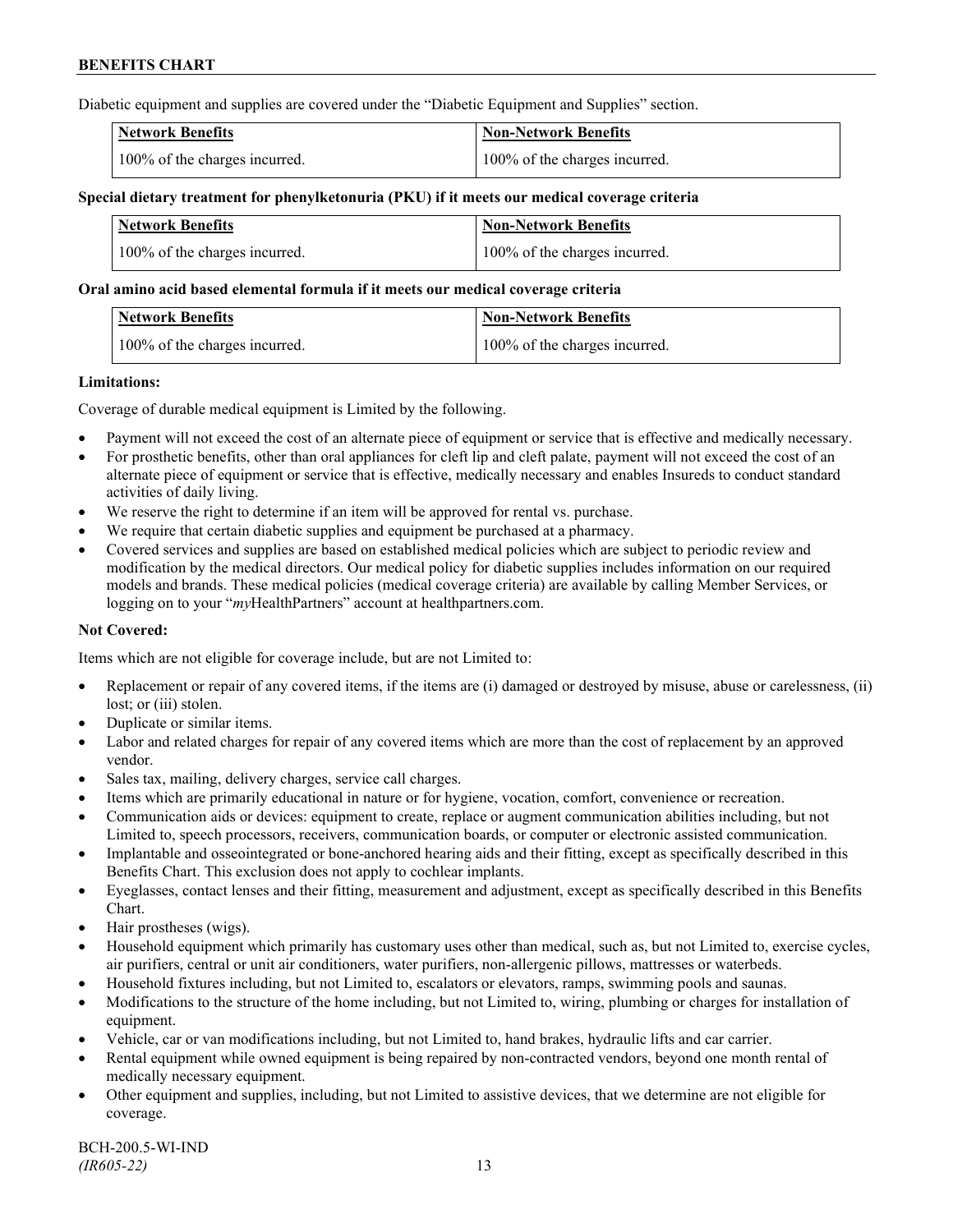See "Services Not Covered" in your Policy.

# **EMERGENCY AND URGENTLY NEEDED CARE SERVICES**

# **Covered Services:**

We cover services for emergency care and urgently needed care if the services are otherwise eligible for coverage under your Policy.

**Urgently needed care.** These are services to treat an unforeseen illness or injury that:

- are required in order to prevent a serious deterioration in your health, and
- cannot be delayed until the next available clinic or office hours.

| <b>Network Benefits</b>       | <b>Non-Network Benefits</b>   |
|-------------------------------|-------------------------------|
| 100% of the charges incurred. | 100% of the charges incurred. |

**Emergency care.** These are services to treat:

- the sudden, unexpected onset of illness or injury which, if left untreated or unattended until the next available clinic or office hours, would result in hospitalization, or
- a condition requiring professional health services immediately necessary to preserve life or stabilize health.

Emergency care includes emergency services as defined in Division BB, Title I, Section 102 of the Consolidated Appropriations Act of 2021.

When reviewing claims for coverage of emergency services, our medical director will take into consideration a reasonable layperson's belief that the circumstances required immediate medical care that could not wait until the next working day or next available clinic appointment.

# **Emergency care in a hospital emergency room, including professional services of a physician**

| <b>Network Benefits</b>       | Non-Network Benefits    |
|-------------------------------|-------------------------|
| 100% of the charges incurred. | l See Network Benefits. |

# **Inpatient emergency care in a hospital**

| <b>Network Benefits</b>       | <b>Non-Network Benefits</b> |
|-------------------------------|-----------------------------|
| 100% of the charges incurred. | See Network Benefits.       |

#### **Not Covered:**

See "Services Not Covered" in your Policy.

# **GENE THERAPY**

# **Covered Services:**

We cover gene therapy treatment that meets our current medical coverage criteria.

| <b>Network Benefits</b>                                                                                                                                                                                 | <b>Non-Network Benefits</b> |
|---------------------------------------------------------------------------------------------------------------------------------------------------------------------------------------------------------|-----------------------------|
| Coverage level is same as corresponding Network<br>Benefit, depending on type of service provided, such as<br>Office Visits for Illness or Injury, Inpatient or<br><b>Outpatient Hospital Services.</b> | No coverage.                |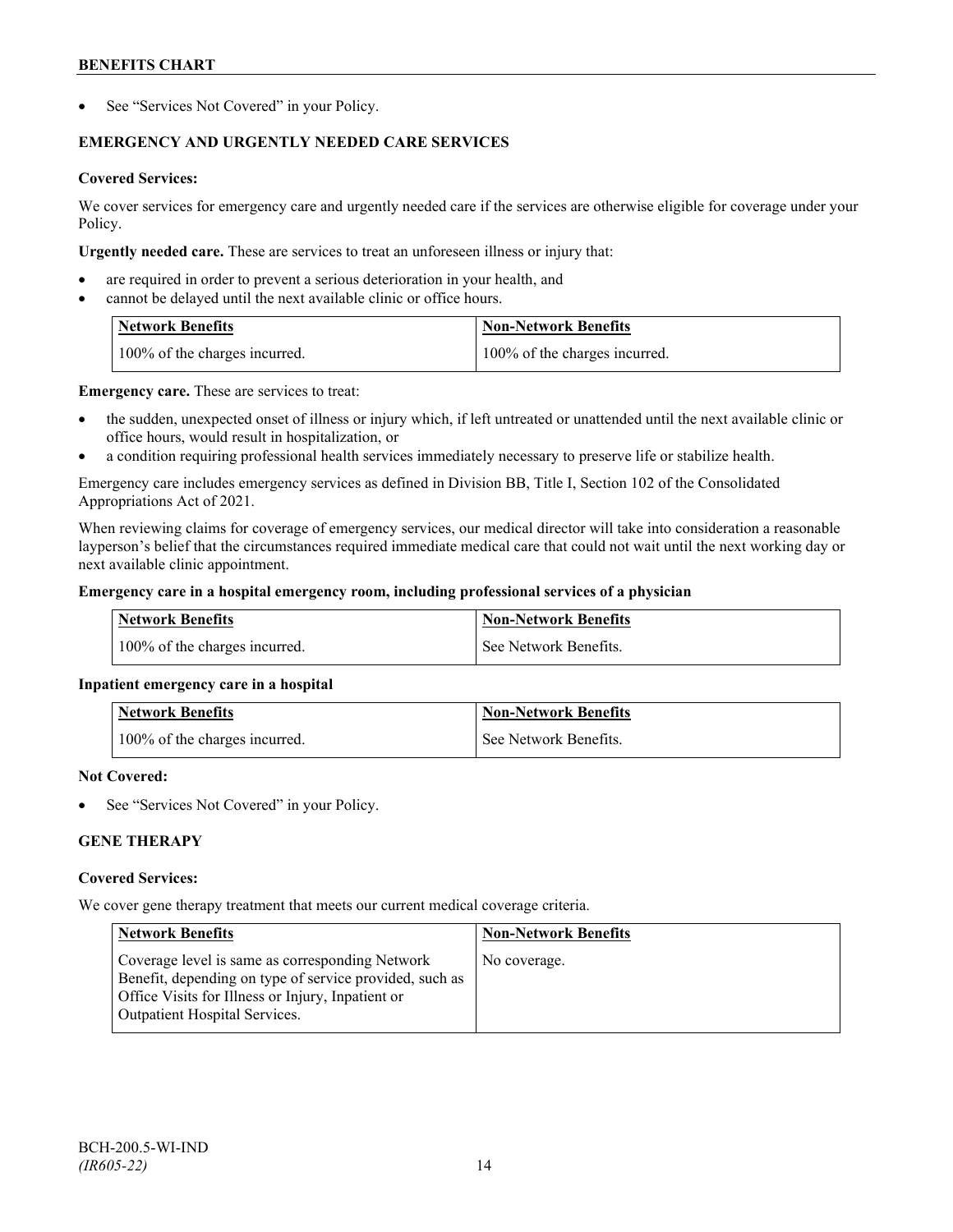# **Limitations:**

- Gene therapy must be provided by a designated provider.
- Specific types of gene therapy are Limited to therapies and conditions specified in our medical coverage criteria.

# **Not Covered:**

See "Services Not Covered" in your Policy.

# **HEALTH EDUCATION**

### **Covered Services:**

We cover education for preventive services and education for the management of chronic health problems (such as diabetes).

| <b>Network Benefits</b>       | <b>Non-Network Benefits</b>   |
|-------------------------------|-------------------------------|
| 100% of the charges incurred. | 100% of the charges incurred. |

# **Not Covered:**

See "Services Not Covered" in your Policy.

# **HOME-BASED COMPREHENSIVE HEALTH RISK ASSESSMENT**

#### **Covered Services:**

If you meet our criteria for coverage, you may qualify for our home-based comprehensive health risk assessment program. The program covers a health assessment with a designated nurse practitioner.

| <b>Network Benefits</b>       | <b>Non-Network Benefits</b> |
|-------------------------------|-----------------------------|
| 100% of the charges incurred. | No coverage.                |

# **Not Covered:**

See "Services Not Covered" in your Policy.

# **HOME HEALTH SERVICES**

# **Covered Services:**

We cover skilled nursing services, physical therapy, occupational therapy, speech therapy, respiratory therapy and other therapeutic services, non-routine prenatal and routine postnatal well child visits (as described in our medical coverage criteria), phototherapy services for newborns, home health aide services and other eligible home health services when provided in your home, if you are homebound (i.e., unable to leave home without considerable effort due to a medical condition). Lack of transportation does not constitute homebound status. For phototherapy services for newborns and high risk prenatal services, supplies and equipment are included.

We cover total parenteral nutrition/intravenous ("TPN/IV") therapy, equipment, supplies and drugs in connection with IV therapy. IV line care kits are covered under Durable Medical Equipment.

We cover palliative care benefits. Palliative care includes symptom management, education and establishing goals of care. We waive the requirement that you be homebound for a Limited number of home visits for palliative care (as shown in this Benefits Chart), if you have a life-threatening, non-curable condition which has a prognosis of survival of two years or less. Additional palliative care visits are eligible under the home health services benefit if you are homebound and meet all other requirements defined in this section.

You do not need to be homebound to receive total parenteral nutrition/intravenous ("TPN/IV") therapy.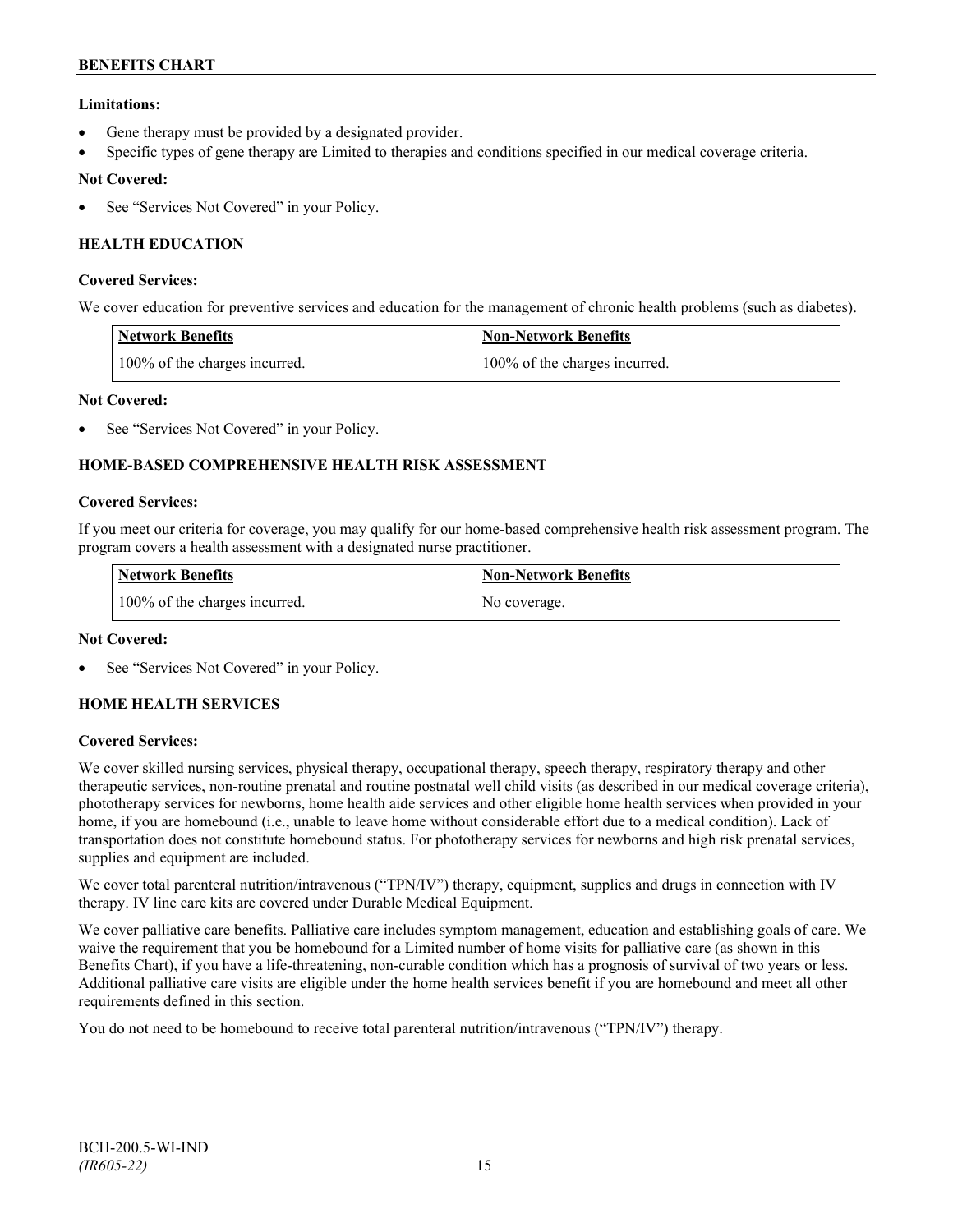Home health services are eligible and covered only when:

- medically necessary; and
- provided as rehabilitative care, terminal care or maternity care; and
- ordered by a physician, and included in the written home care plan.

# **Physical therapy, occupational therapy, speech therapy, respiratory therapy, home health aide services and palliative care**

| <b>Network Benefits</b>       | <b>Non-Network Benefits</b> |
|-------------------------------|-----------------------------|
| 100% of the charges incurred. | No coverage.                |

#### **TPN/IV therapy, skilled nursing services, non-routine prenatal/postnatal services and phototherapy**

| Network Benefits              | Non-Network Benefits |
|-------------------------------|----------------------|
| 100% of the charges incurred. | No coverage.         |

Each 24-hour visit (or shifts up to 24-hour visits) equals one visit and counts toward the Maximum visits for all other services shown below. Any visit that lasts less than 24 hours regardless of the length of the visit, will count as one visit toward the Maximum visits for all other services shown below. All visits must be medically necessary and benefit eligible.

#### **Routine postnatal well child visits**

| <b>Network Benefits</b>       | Non-Network Benefits          |
|-------------------------------|-------------------------------|
| 100% of the charges incurred. | 100% of the charges incurred. |

#### **Maximum visits for palliative care:**

If you are eligible to receive palliative care in the home and you are not homebound, there is a maximum of 12 visits per calendar year.

#### **Maximum visits for all services other than palliative care:**

| Network Benefits             | <b>Non-Network Benefits</b> |
|------------------------------|-----------------------------|
| 60 visits per calendar year. | No coverage.                |

The routine postnatal well child visits do not count toward the visit limit.

# **Limitations:**

- Home health services are not provided as a substitute for a primary caregiver in the home or as relief (respite) for a primary caregiver in the home. We will not reimburse family members or residents in your home for the above services.
- A service shall not be considered a skilled nursing service merely because it is performed by, or under the direct supervision of, a licensed nurse. Where a service (such as tracheotomy suctioning or ventilator monitoring) or like services, can be safely and effectively performed by a non-medical person (or self-administered), without the direct supervision of, a licensed nurse, the service shall not be regarded as a skilled nursing service, whether or not a skilled nurse actually provides the service. The unavailability of a competent person to provide a non-skilled service shall not make it a skilled service when a skilled nurse provides it. Only the skilled nursing component of so-called "blended" services (i.e. services which include skilled and non-skilled components) are covered under this Benefits Chart.

# **Not Covered:**

- Home Health Services by a Non-Network provider.
- Financial or legal counseling services.
- Housekeeping or meal services in your home.
- Private duty nursing services.
- Services provided by a family member or enrollee, or a resident in the enrollee's home.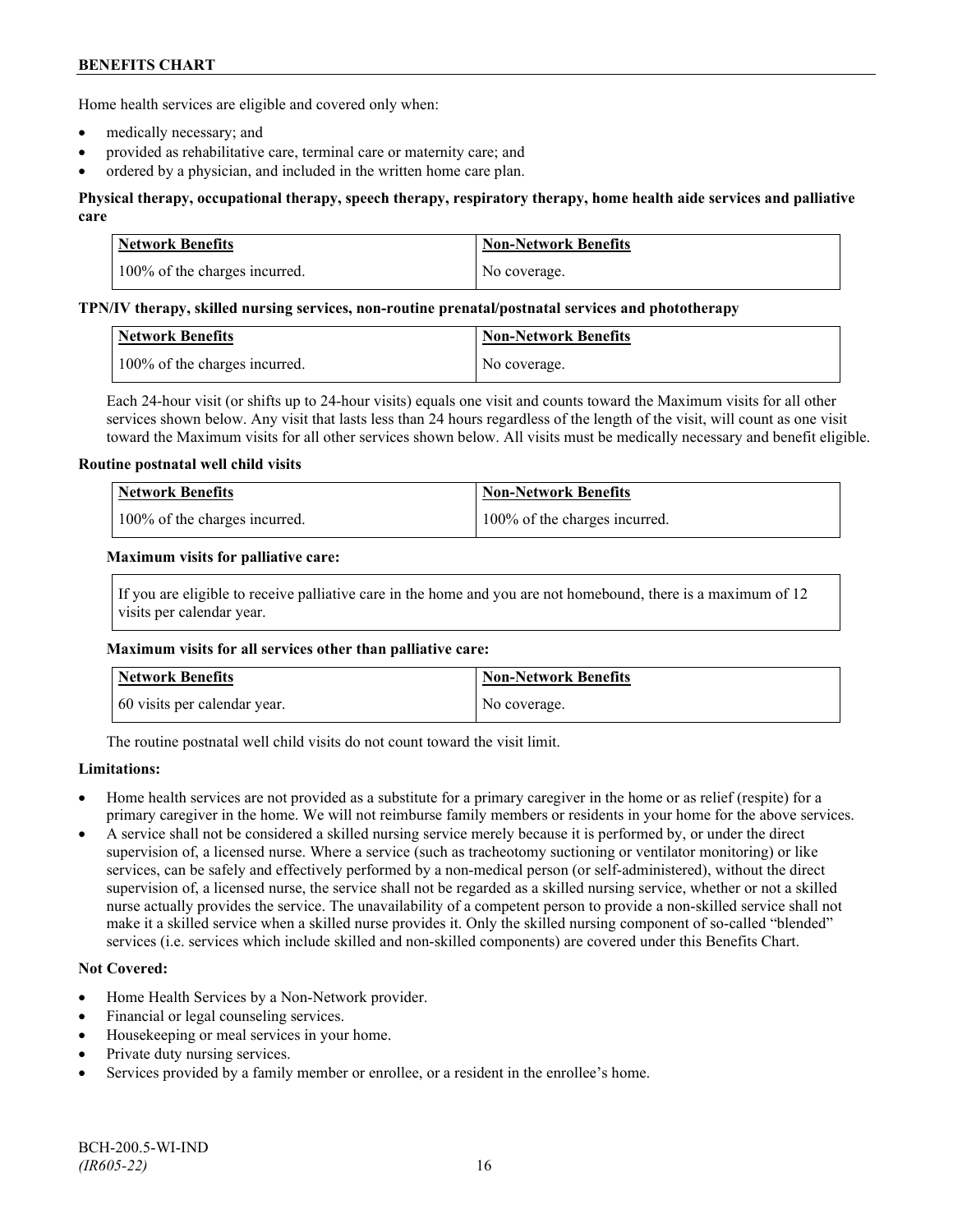- Vocational rehabilitation and recreational or educational therapy. Recreation therapy is therapy provided solely for the purpose of recreation, including, but not Limited to: (a) requests for physical therapy or occupational therapy to improve athletic ability, and (b) braces or guards to prevent sports injuries.
- See "Services Not Covered" in your Policy.

# **HOME HOSPICE SERVICES**

### **Applicable Definitions:**

**Part-time.** This is up to two hours of service per day, more than two hours is considered continuous care.

**Continuous Care.** This is from two to twelve hours of service per day provided by a registered nurse, licensed practical nurse, or home health aide, during a period of crisis in order to maintain a terminally ill patient at home.

**Appropriate Facility.** This is a nursing home, hospice residence, or other inpatient facility.

**Custodial Care Related to Hospice Services.** This means providing assistance in the activities of daily living and the care needed by a terminally ill patient which can be provided by primary caregiver (i.e., family member or friend) who is responsible for the patient's home care.

# **Covered Services:**

**Home hospice program:** We cover the services described below if you are terminally ill and accepted as a home hospice program participant. You must meet the eligibility requirements of the program, and elect to receive services through the home hospice program. The services will be provided in your home, with inpatient care available when medically necessary as described below. If you elect to receive hospice services, you do so in lieu of curative treatment for your terminal illness for the period you are enrolled in the home hospice program.

**Eligibility:** In order to be eligible to be enrolled in the home hospice program, you must: (1) be a terminally ill patient (prognosis of six months or less); (2) have chosen a palliative treatment focus (i.e., emphasizing comfort and supportive services rather than treatment attempting to cure the disease or condition); and (3) continue to meet the terminally ill prognosis as reviewed by our medical director or his or her designee over the course of care. You may withdraw from the home hospice program at any time.

**Eligible services:** Hospice services include the following services provided in accordance with an approved hospice treatment plan:

- Home Health Services:
	- o Part-time care provided in your home by an interdisciplinary hospice team (which may include a physician, nurse, social worker, and spiritual counselor) and medically necessary home health services are covered.
	- o One or more periods of continuous care in your home or in a setting which provides day care for pain or symptom management, when medically necessary, will be covered.
- Inpatient Services: We cover medically necessary inpatient services.
- Other Services:
	- o Respite care is covered for care in your home or in an appropriate facility, to give your primary caregivers (i.e., family members or friends) rest and/or relief when necessary in order to maintain a terminally ill patient at home*.*
	- o Medically necessary medications for pain and symptom management.
	- o Semi-electric hospital beds and other durable medical equipment are covered.
	- o Emergency and non-emergency care is covered.

| Network Benefits              | <b>Non-Network Benefits</b> |
|-------------------------------|-----------------------------|
| 100% of the charges incurred. | No coverage.                |

Respite care is Limited to 5 days per episode, and respite care and continuous care combined are Limited to 30 days.

# **Not Covered:**

- Home Hospice Services by a Non-Network provider.
- Financial or legal counseling services.
- Housekeeping or meal services in your home.
- Custodial or maintenance care related to hospice services, whether provided in the home or in a nursing home.
- Any service not specifically described as covered services under this home hospice services benefits.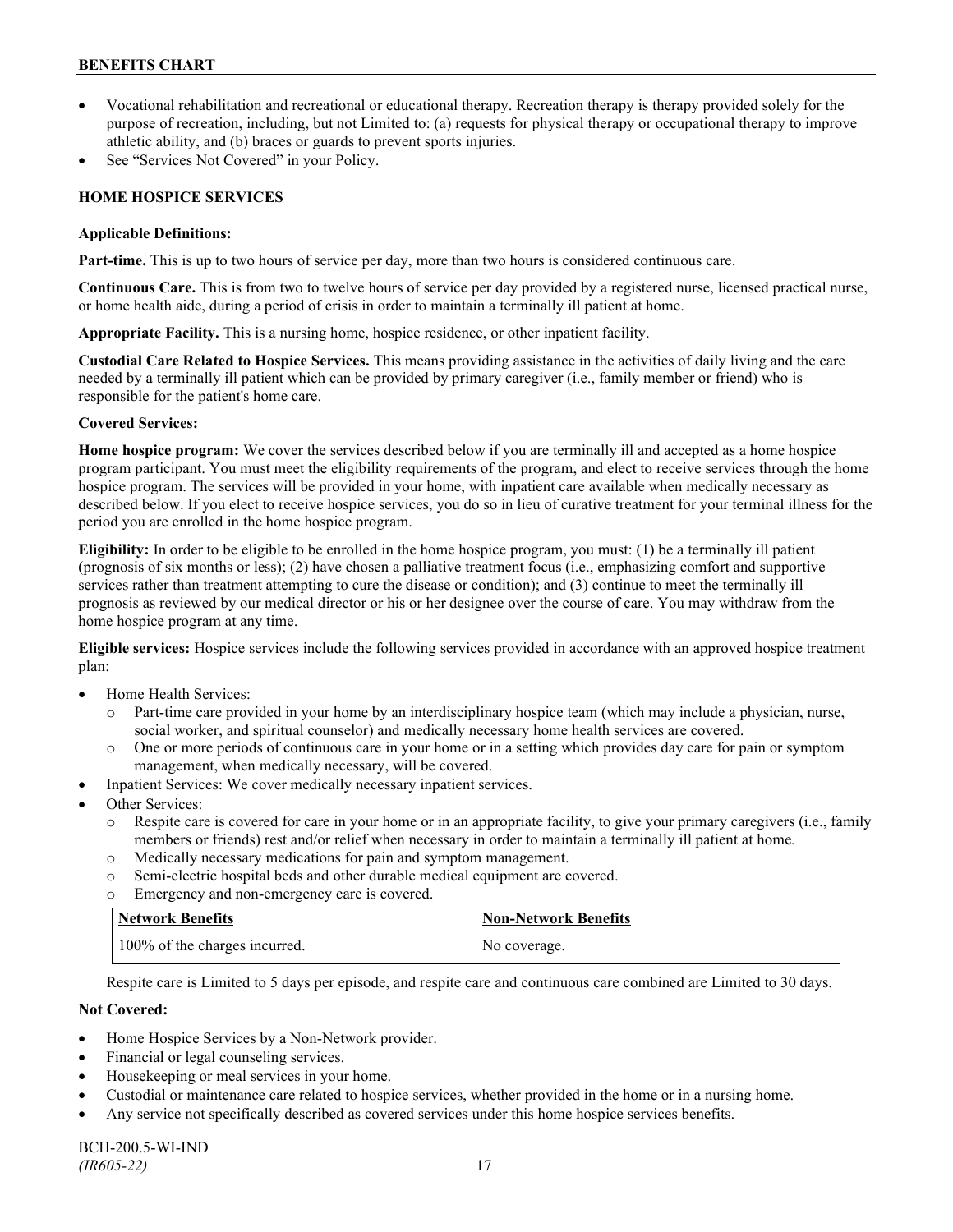- Any services provided by members of your family or residents in your home.
- See "Services Not Covered" in your Policy.

### **HOSPITAL AND SKILLED NURSING FACILITY SERVICES**

### **Covered Services:**

We cover services as described below.

#### **Medical or surgical hospital services**

**Inpatient hospital services:** We cover the following medical or surgical services, for the treatment of acute illness or injury, which require the level of care only provided in an acute care facility. These services must be authorized by a physician.

Inpatient hospital services include: room and board; the use of operating or maternity delivery rooms; intensive care facilities; newborn nursery facilities; general nursing care, anesthesia, laboratory and diagnostic imaging services, radiation therapy, physical therapy, prescription drugs or other medications administered during treatment, blood and blood products (unless replaced), and blood derivatives, and other diagnostic or treatment related hospital services; physician and other professional medical and surgical services provided while in the hospital, including gender confirmation surgery that meets medical coverage criteria.

We cover, following a vaginal delivery, a minimum of 48 hours of inpatient care for the mother and newborn child. We cover, following a caesarean section delivery, a minimum of 96 hours of inpatient care for the mother and newborn child.

Health insurance issuers generally may not, under Federal law, restrict benefits for any hospital length of stay in connection with childbirth for the mother of newborn child to less than 48 hours following a vaginal delivery, or less than 96 hours following a caesarean section. However, Federal law generally does not prohibit the mother's or newborn's attending provider, after consulting with the mother, from discharging the mother or her newborn earlier than 48 hours (or 96 hours as applicable). In any case plans and issuers may not, under Federal law, require that a provider obtain authorization from the plan or the insurance issuer for prescribing a length of stay not in excess of 48 hours (or 96 hours).

| <b>Network Benefits</b>       | Non-Network Benefits          |
|-------------------------------|-------------------------------|
| 100% of the charges incurred. | 100% of the charges incurred. |

Each Insured's admission or confinement, including that of a newborn child, is separate and distinct from the admission or confinement of any other Insured.

**Outpatient hospital, ambulatory care or surgical facility services:** We cover the following medical and surgical services, for diagnosis or treatment of illness or injury on an outpatient basis. These services must be authorized by a physician.

Outpatient services include: use of operating rooms, maternity delivery rooms or other outpatient departments, rooms or facilities; and the following outpatient services: general nursing care, anesthesia, laboratory and diagnostic imaging services, radiation therapy, physical therapy, drugs administered during treatment, blood and blood products (unless replaced), and blood derivatives, and other diagnostic or treatment related outpatient services; physician and other professional medical and surgical services provided while an outpatient, including colonoscopies, and gender confirmation surgery that meets medical coverage criteria.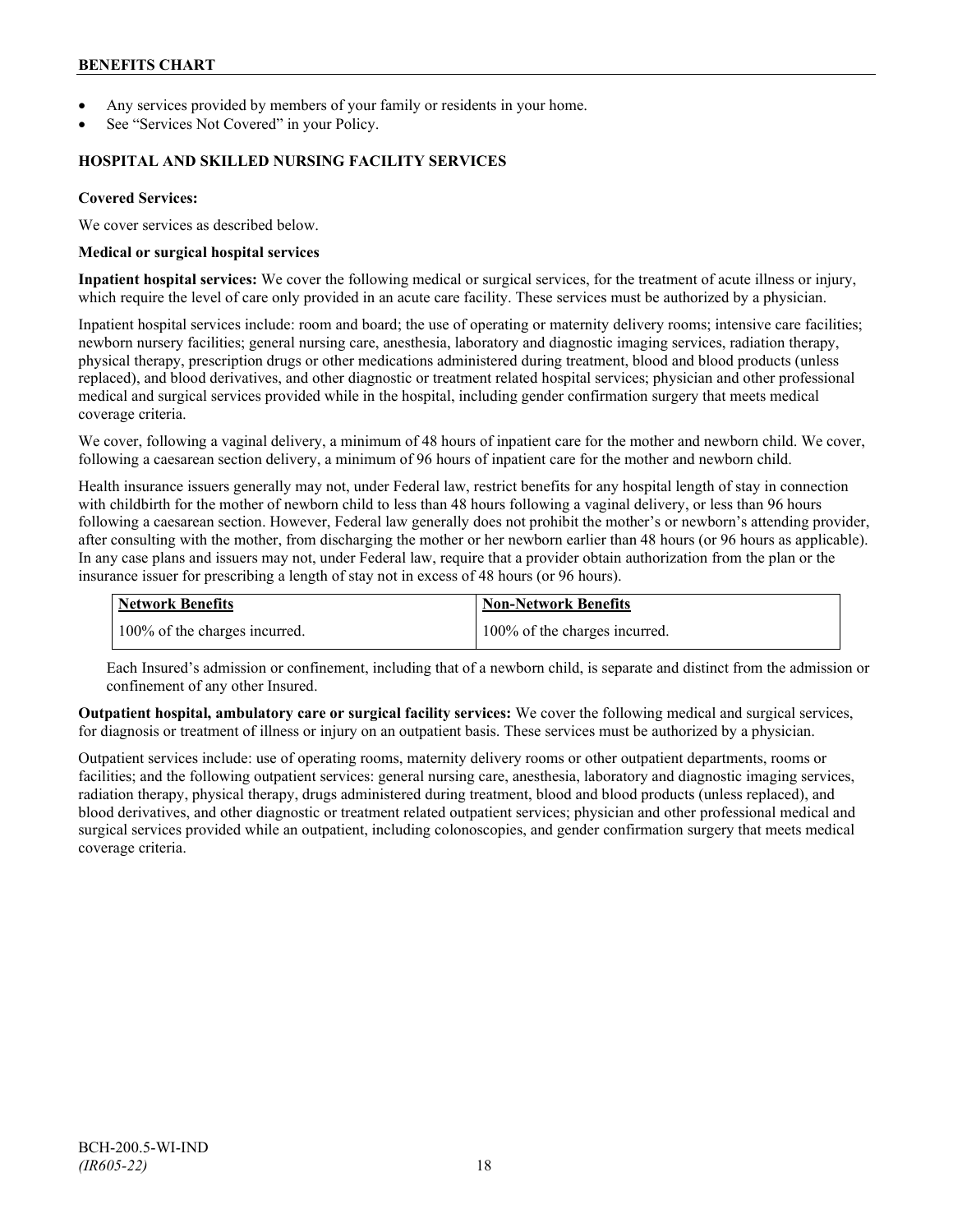To see the benefit level for diagnostic imaging services, laboratory services and physical therapy, see benefits under Diagnostic Imaging Services, Laboratory Services and Physical Therapy in this Benefits Chart.

| <b>Network Benefits</b>       | <b>Non-Network Benefits</b>   |
|-------------------------------|-------------------------------|
| 100% of the charges incurred. | 100% of the charges incurred. |

**Skilled nursing facility care:** We cover room and board, daily skilled nursing and related ancillary services for post-acute treatment and rehabilitative care of illness or injury that meets medical coverage criteria.

| Network Benefits                             | <b>Non-Network Benefits</b>                  |
|----------------------------------------------|----------------------------------------------|
| 100% of the charges incurred.                | 100% of the charges incurred.                |
| Limited to a 30 day maximum per confinement. | Limited to a 30 day maximum per confinement. |

Each day of services provided under the Network Benefits and Non-Network Benefits, combined, applies toward the maximum shown above.

#### **Not Covered:**

- Services for items for personal convenience, such as television rental, are not covered.
- See "Services Not Covered" in your Policy.

# **INFERTILITY DIAGNOSIS**

#### **Covered Services:**

We cover the diagnosis of infertility. These services include diagnostic procedures and tests provided in connection with an infertility evaluation, office visits and consultations to diagnose infertility.

| <b>Network Benefits</b>       | <b>Non-Network Benefits</b>   |
|-------------------------------|-------------------------------|
| 100% of the charges incurred. | 100% of the charges incurred. |

Coverage is Limited to office visits and consultations to diagnose infertility. Treatment is not covered.

#### **Not Covered:**

- Infertility/fertility treatment, including, but not limited to, office visits, laboratory services, diagnostic imaging services, and fertility drugs, reversal of sterilization, and sperm, ova or embryo acquisition, retrieval or storage; however, we do cover office visits and consultations to diagnose infertility.
- Services related to the establishment of surrogate pregnancy and fees for a surrogate. However, pregnancy and maternity services are covered for an Insured under this Benefits Chart, including a surrogate pregnancy.
- See "Services Not Covered" in your Policy.

# **LABORATORY SERVICES**

#### **Covered Services:**

We cover laboratory tests when ordered by a provider and provided in a clinic or outpatient hospital facility. This includes blood tests to detect lead exposure in children between the ages of 6 months and 72 months.

To see the benefit level for inpatient hospital or skilled nursing facility services, see benefits under Inpatient Hospital and Skilled Nursing Facility Services in this Benefits Chart.

**Prostate-specific antigen (PSA) testing.** We cover prostate cancer screening for men 40 years of age or over who are symptomatic or in a high-risk category and for all men 50 years of age or older.

| <b>Network Benefits</b>       | <b>Non-Network Benefits</b>   |
|-------------------------------|-------------------------------|
| 100% of the charges incurred. | 100% of the charges incurred. |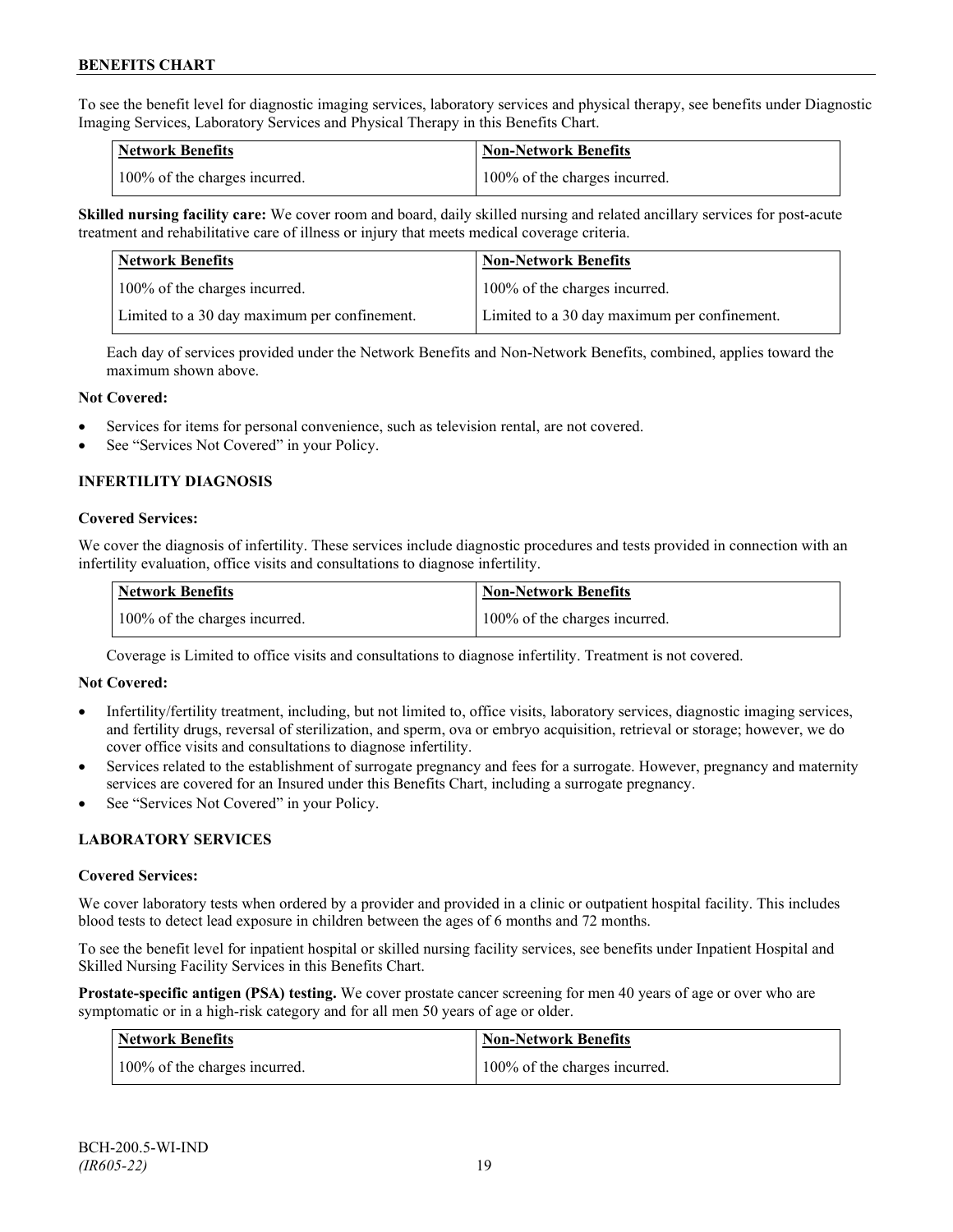### **All other laboratory services**

**Services for illness or injury**

| Network Benefits              | Non-Network Benefits          |
|-------------------------------|-------------------------------|
| 100% of the charges incurred. | 100% of the charges incurred. |

#### **Preventive services**

Laboratory services associated with preventive services are covered at the benefit level shown in the "Preventive Services" section of this Benefits Chart.

### **Not Covered:**

See "Services Not Covered" in your Policy.

# **MASTECTOMY RECONSTRUCTION BENEFIT**

# **Covered Services:**

We cover reconstruction of the breast on which the mastectomy has been performed; surgery and reconstruction of the other breast to produce symmetrical appearance, and prostheses and physical complications of all stages of mastectomy, including lymphedemas.

| <b>Network Benefits</b>                               | <b>Non-Network Benefits</b>                           |
|-------------------------------------------------------|-------------------------------------------------------|
| Coverage level is same as corresponding Network       | Coverage level is same as corresponding Non-Network   |
| Benefits, depending on type of service provided, such | Benefits, depending on type of service provided, such |
| as Office Visits for Illness or Injury, Inpatient or  | as Office Visits for Illness or Injury, Inpatient or  |
| Outpatient Hospital Services.                         | Outpatient Hospital Services.                         |

#### **Not Covered:**

See "Services Not Covered" in your Policy.

# **MEDICATION THERAPY DISEASE MANAGEMENT PROGRAM**

# **Covered Services:**

If you meet our criteria for coverage, you may qualify for our Medication Therapy Disease Management Program.

The program covers consultations with a designated Network pharmacist.

Covered services are based on established medical policies, which are subject to periodic review and modification by the medical directors. These medical policies (medical coverage criteria) are available by calling Member Services, or logging on to your "*my*HealthPartners" account at [healthpartners.com.](http://www.healthpartners.com/)

| <b>Network Benefits</b>       | <b>Non-Network Benefits</b> |
|-------------------------------|-----------------------------|
| 100% of the charges incurred. | No coverage.                |

# **Not Covered:**

See "Services Not Covered" in your Policy.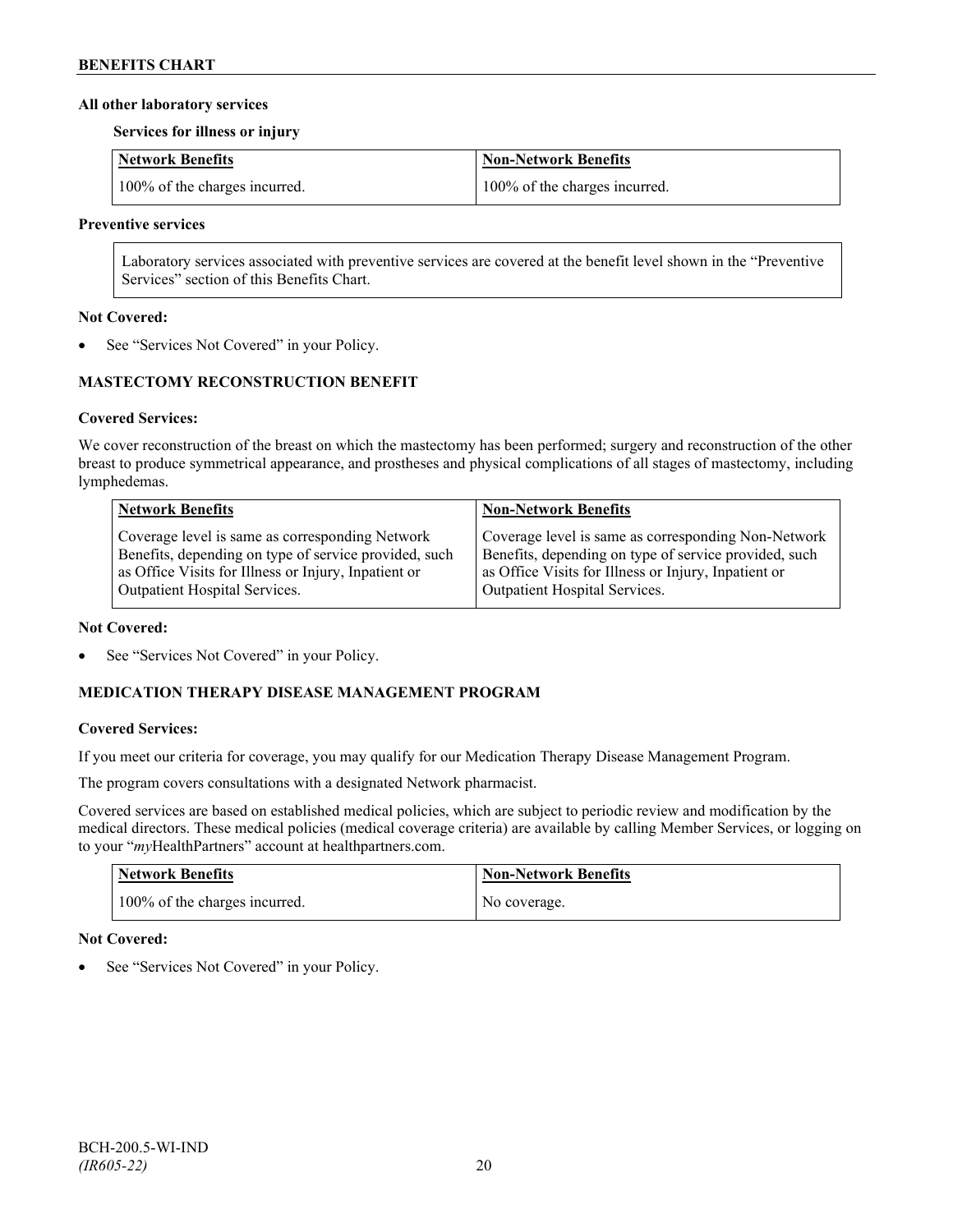# **OFFICE VISITS FOR ILLNESS OR INJURY**

### **Covered Services:**

We cover the following when medically necessary: professional medical and surgical services and related supplies, including biofeedback, of physicians and other health care providers; blood and blood products (unless replaced) and blood derivatives.

We cover diagnosis and treatment of illness or injury to the eyes. Where contact or eye glass lenses are prescribed as medically necessary for the post-operative treatment of cataracts or for the treatment of aphakia, acute or chronic corneal pathology or keratoconus, we cover the initial evaluation, lenses and fitting. Insureds must pay for lens replacement beyond the initial pair.

Services received via video, e-visit or telephone are covered under the "Telehealth/Telemedicine Services" section.

#### **Office visits**

| Network Benefits              | <b>Non-Network Benefits</b>   |
|-------------------------------|-------------------------------|
| 100% of the charges incurred. | 100% of the charges incurred. |

### **Convenience clinics**

| <b>Network Benefits</b>       | <b>Non-Network Benefits</b>   |
|-------------------------------|-------------------------------|
| 100% of the charges incurred. | 100% of the charges incurred. |

#### **Injections administered in a physician's office, other than immunizations**

#### **Allergy injections**

| <b>Network Benefits</b>       | Non-Network Benefits          |
|-------------------------------|-------------------------------|
| 100% of the charges incurred. | 100% of the charges incurred. |

#### **All other injections**

| <b>Network Benefits</b>       | <b>Non-Network Benefits</b>   |
|-------------------------------|-------------------------------|
| 100% of the charges incurred. | 100% of the charges incurred. |

# **Not Covered:**

- Court ordered treatment, except as described in this Benefits Chart. Any resulting court ordered treatment for mental health services will be subject to the Policy's requirement for medical necessity.
- See "Services Not Covered" in your Policy.

# **PEDIATRIC EYEWEAR**

#### **Covered Services:**

We cover pediatric eyewear for children.

Routine eye exams are covered under the "Preventive Services" section.

| <b>Network Benefits</b>       | <b>Non-Network Benefits</b> |
|-------------------------------|-----------------------------|
| 100% of the charges incurred. | No coverage.                |

#### **Limitations:**

- Coverage under this provision will continue until the end of the month in which the child turns 19.
- Limited to one of the following per calendar year:
	- o one pair of eyeglasses including one set of prescription lenses, frames from the designated eyewear collection, and anti scratch coating; or
	- o one pair of non-disposable contact lenses; or
	- o a one year supply of disposable contact lenses.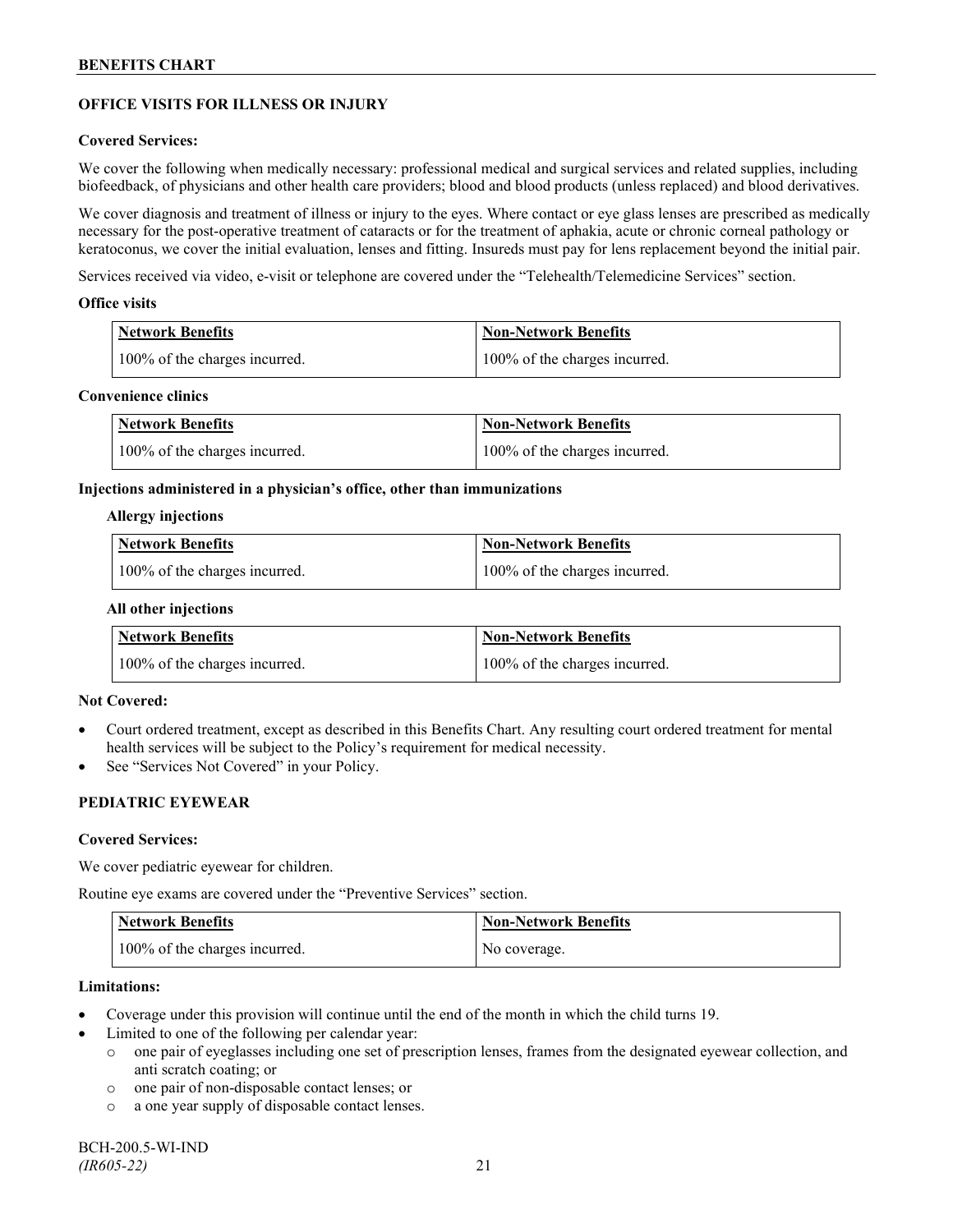Contact lens fittings are limited to two per calendar year.

# **Not Covered:**

- Frames that are not included in the designated eyewear collection are not covered. However, one pair of lenses will be covered if a member chooses frames outside the designated eyewear collection.
- More than one pair of lenses or frames or non-disposable contacts per calendar year, regardless of the reason. This includes replacement of eyeglasses or contact lenses due to loss, breakage, theft, or change in prescription.
- Safety glasses or goggles for sports or vocational reasons.
- Upgrades including, but not limited to, UV protection and no-line multifocal lenses.
- See "Services Not Covered" in your Policy.

# **PHYSICAL THERAPY, OCCUPATIONAL THERAPY, SPEECH THERAPY AND OTHER SPECIFIED THERAPIES**

#### **Covered Services:**

We cover the following physical therapy, occupational therapy and speech therapy services:

- Medically necessary rehabilitative care to correct the effects of illness or injury.
- Habilitative services rendered for congenital, developmental or medical conditions which have significantly Limited the successful initiation of normal speech and normal motor development.

Massage therapy which is performed in conjunction with other treatment/modalities by a physical or occupational therapist, is part of a prescribed treatment plan and is not billed separately is covered.

We cover services provided in a clinic. We also cover physical therapy provided in an outpatient hospital facility. To see the benefit level for inpatient hospital or skilled nursing facility services, see benefits under "Inpatient Hospital and Skilled Nursing Facility Services".

#### **Rehabilitative care**

| <b>Network Benefits</b>                                                                       | <b>Non-Network Benefits</b>                                                                   |
|-----------------------------------------------------------------------------------------------|-----------------------------------------------------------------------------------------------|
| 100% of the charges incurred.                                                                 | 100% of the charges incurred.                                                                 |
| Physical, Occupational and Speech Therapy are<br>Limited to 20 visits each per calendar year. | Physical, Occupational and Speech Therapy are<br>Limited to 20 visits each per calendar year. |

In addition to the services provided above, we cover a minimum of:

- 20 visits per calendar year for pulmonary rehabilitation therapy,
- 36 visits per calendar year for cardiac rehabilitation therapy,
- 30 visits per calendar year for post-cochlear implant aural therapy,
- 20 visits per calendar year for cognitive rehabilitation therapy.

The maximum number of visits are combined for Network Benefits and Non-Network Benefits.

#### **Habilitative care**

| <b>Network Benefits</b>                                                                       | <b>Non-Network Benefits</b>                                                                   |
|-----------------------------------------------------------------------------------------------|-----------------------------------------------------------------------------------------------|
| 100% of the charges incurred.                                                                 | 100% of the charges incurred.                                                                 |
| Physical, Occupational and Speech Therapy are<br>Limited to 20 visits each per calendar year. | Physical, Occupational and Speech Therapy are<br>Limited to 20 visits each per calendar year. |

The maximum number of visits is combined for Network Benefits and Non-Network Benefits.

#### **Not Covered:**

- Massage therapy for the purpose of comfort or convenience of the Insured.
- See "Services Not Covered" in your Policy.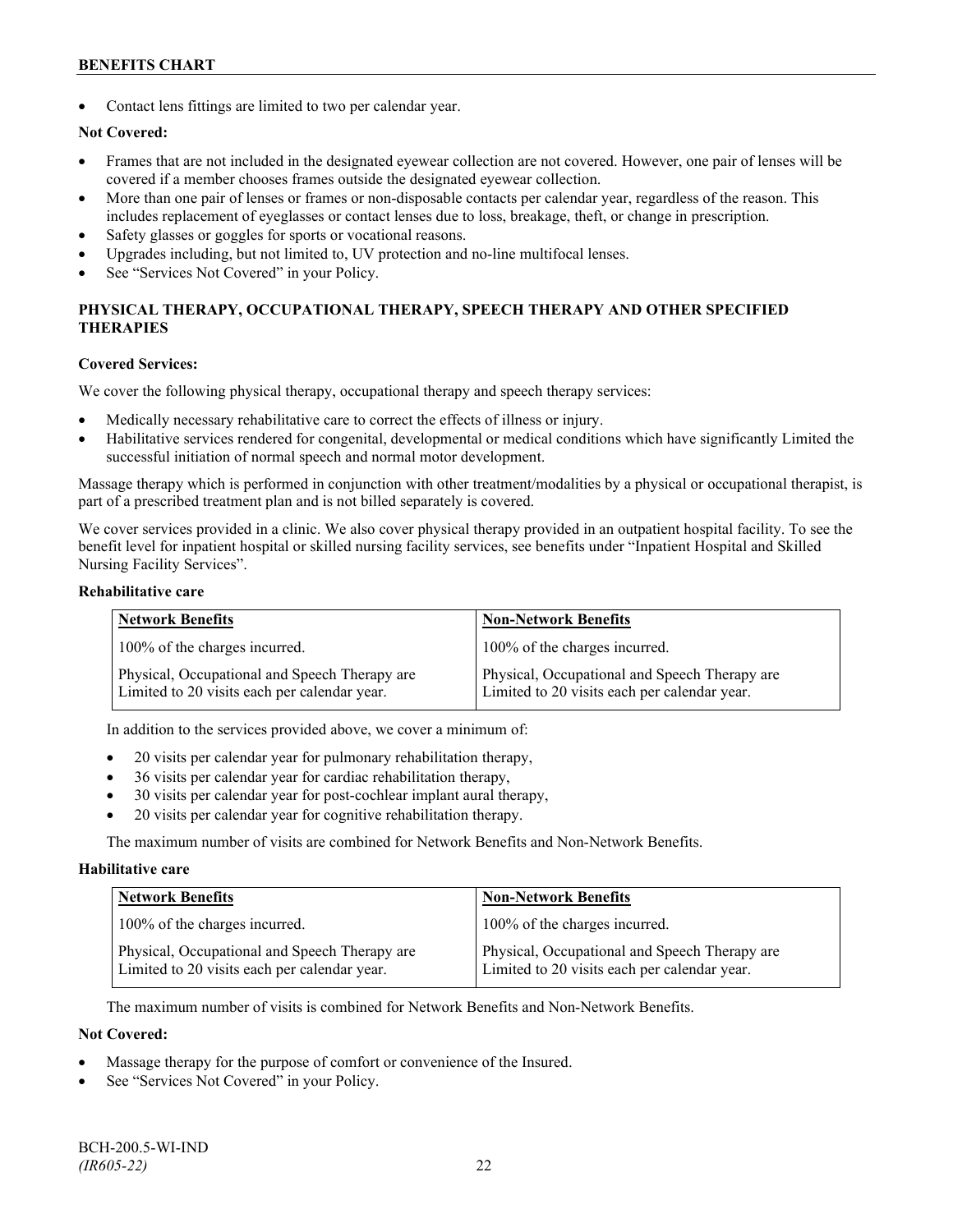# **PRESCRIPTION DRUG SERVICES**

#### **Covered Services:**

We cover prescription drugs and medications that can be self-administered or are administered in a physician's office.

**For Network Benefits, drugs and medications must be obtained at a network pharmacy.**

### **If a copayment is required, you must pay one copayment for each 30-day supply, or portion thereof.**

### **Outpatient drugs (except as specified below)**

| <b>Network Benefits</b>                                                                                                                                                                                                                                                                                                                                                      | <b>Non-Network Benefits</b>   |
|------------------------------------------------------------------------------------------------------------------------------------------------------------------------------------------------------------------------------------------------------------------------------------------------------------------------------------------------------------------------------|-------------------------------|
| 100% of the charges incurred.                                                                                                                                                                                                                                                                                                                                                | 100% of the charges incurred. |
| Oral chemotherapy drugs are included on the<br>Specialty Drug List. However, you pay the applicable<br>outpatient drug benefit. As required by Wisconsin law,<br>you will not pay higher cost sharing (deductible,<br>copayment or coinsurance) for orally administered<br>chemotherapy drugs than you pay for injected or<br>intravenously administered chemotherapy drugs. |                               |

# **Mail order drugs**

| <b>Network Benefits</b>                                                                                                                                                                                                                                                                                                                                                                         | <b>Non-Network Benefits</b>                                                                                |
|-------------------------------------------------------------------------------------------------------------------------------------------------------------------------------------------------------------------------------------------------------------------------------------------------------------------------------------------------------------------------------------------------|------------------------------------------------------------------------------------------------------------|
| For your convenience, you may also get up to a 90-day<br>supply of outpatient prescription drugs that can be self-<br>administered through the designated mail order service.<br>Outpatient drugs ordered through this service are<br>covered at the benefit percent and copayments shown in<br>Outpatient Drugs above.<br>Specialty Drugs are not available through the mail order<br>service. | Mail order drugs are only available through the<br>designated mail order service.<br>See Network Benefits. |

# **Specialty drugs that are self-administered**

| <b>Network Benefits</b>                                                                                                                                                                                                                                                                                                                                                      | <b>Non-Network Benefits</b> |
|------------------------------------------------------------------------------------------------------------------------------------------------------------------------------------------------------------------------------------------------------------------------------------------------------------------------------------------------------------------------------|-----------------------------|
| 100% of the charges incurred.                                                                                                                                                                                                                                                                                                                                                | No coverage.                |
| Oral chemotherapy drugs are included on the<br>Specialty Drug List. However, you pay the applicable<br>outpatient drug benefit. As required by Wisconsin law,<br>you will not pay higher cost sharing (deductible,<br>copayment or coinsurance) for orally administered<br>chemotherapy drugs than you pay for injected or<br>intravenously administered chemotherapy drugs. |                             |

Specialty Drugs are Limited to drugs on the Specialty Drug List and must be obtained from a designated vendor.

# **Tobacco cessation drugs are covered for all FDA approved tobacco cessation drugs**

| <b>Network Benefits</b>       | <b>Non-Network Benefits</b>   |
|-------------------------------|-------------------------------|
| 100% of the charges incurred. | 100% of the charges incurred. |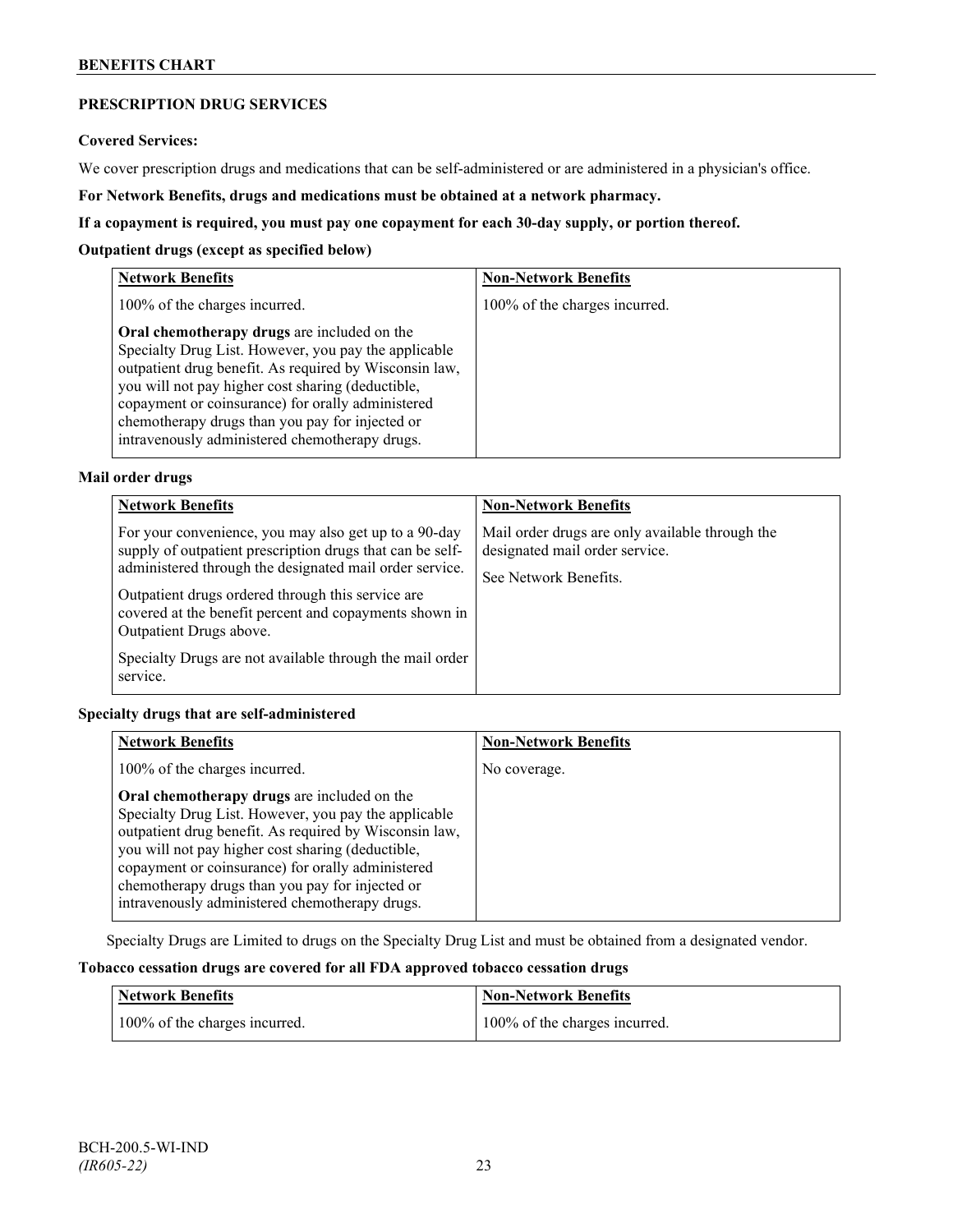### **Contraceptive drugs**

| <b>Network Benefits</b>                                                                                                              | <b>Non-Network Benefits</b>   |
|--------------------------------------------------------------------------------------------------------------------------------------|-------------------------------|
| 100% of the charges incurred for formulary drugs.                                                                                    | 100% of the charges incurred. |
| If a physician requests that a Non-Formulary<br>contraceptive drug be dispensed as written, the drug<br>will be covered at $100\%$ . |                               |

**ACA preventive medications.** We cover preventive medications currently recommended by USPSTF with an A or B rating if they are prescribed by your medical provider and they are listed on our Commercial ACA Preventive Drug List. Preventive medications are subject to periodic review and modification. Changes would be effective in accordance with the federal rules and reflected in our current medical coverage criteria for preventive care services.

| <b>Network Benefits</b>       | <b>Non-Network Benefits</b>   |
|-------------------------------|-------------------------------|
| 100% of the charges incurred. | 100% of the charges incurred. |

# **Limitations:**

- Certain drugs may require prior authorization as indicated on the Formulary. HealthPartners may require prior authorization for the drug and also the site where the drug will be provided. Certain drugs are subject to our utilization review process and quantity limits.
- Certain non-formulary drugs require prior authorization. In addition, certain drugs may be subject to any quantity limits applied as part of our trial program. The trial drug program applies to new prescriptions for certain drugs which have high toxicity, low tolerance, high costs and/or high potential for waste. Trial drugs are indicated on the formulary and/or the Specialty Drug List. Your first fill of a trial drug may be limited to less than a month supply. If the drug is well tolerated and effective, you will receive the remainder of your first month supply.
- If an Insured requests a brand name drug when there is a generic equivalent, the brand name drug will be covered up to the charge that would apply to the generic drug, minus any required copayment. If a physician requests that a brand name drug be dispensed as written, and we determine the brand name drug is medically necessary, the drug will be paid at the brand name drug benefit.
- We may require Insureds to try over-the-counter (OTC) drug alternatives before approving more costly formulary prescription drugs.
- Unless otherwise specified in the Prescription Drug Services section, you may receive up to a 30-day supply per prescription.
- New prescriptions to treat certain chronic conditions are Limited to a 30-day supply.
- A 90-day supply will be covered and dispensed only at pharmacies that participate in our extended day supply program.
- No more than a 30-day supply of Specialty Drugs will be covered and dispensed at a time unless it's a manufacturer supplied drug that cannot be split that supplies the Insured with more than a 30-day supply.

# **Not Covered:**

- Replacement of prescription drugs, medications, equipment and supplies due to loss, damage or theft.
- Nonprescription (over-the-counter) drugs or medications, including, but not Limited to, vitamins, supplements, homeopathic remedies, and non-FDA approved drugs, unless listed on the Formulary and prescribed by a physician or legally authorized health care provider under applicable state and federal law. This exclusion does not include over-thecounter contraceptives for women as allowed under the Affordable Care Act when the Insured obtains a prescription for the item. In addition, if the Insured obtains a prescription, this exclusion does not include aspirin to prevent cardiovascular disease for men and women of certain ages; folic acid supplements for women who may become pregnant; fluoride chemoprevention supplements for children without fluoride in their water source; and iron supplements for children ages 6-12 months who are at risk for anemia.
- All drugs for the treatment of sexual dysfunction.
- All drugs for the treatment of growth deficiency.
- Fertility drugs.
- Medical cannabis.
- Drugs on the Excluded Drug List. The Excluded Drug List includes select drugs within a therapy class that are not eligible for coverage. This includes drugs that may be excluded for certain indications. The Excluded Drug List is available at [healthpartners.com.](http://www.healthpartners.com/)

BCH-200.5-WI-IND *(IR605-22)* 24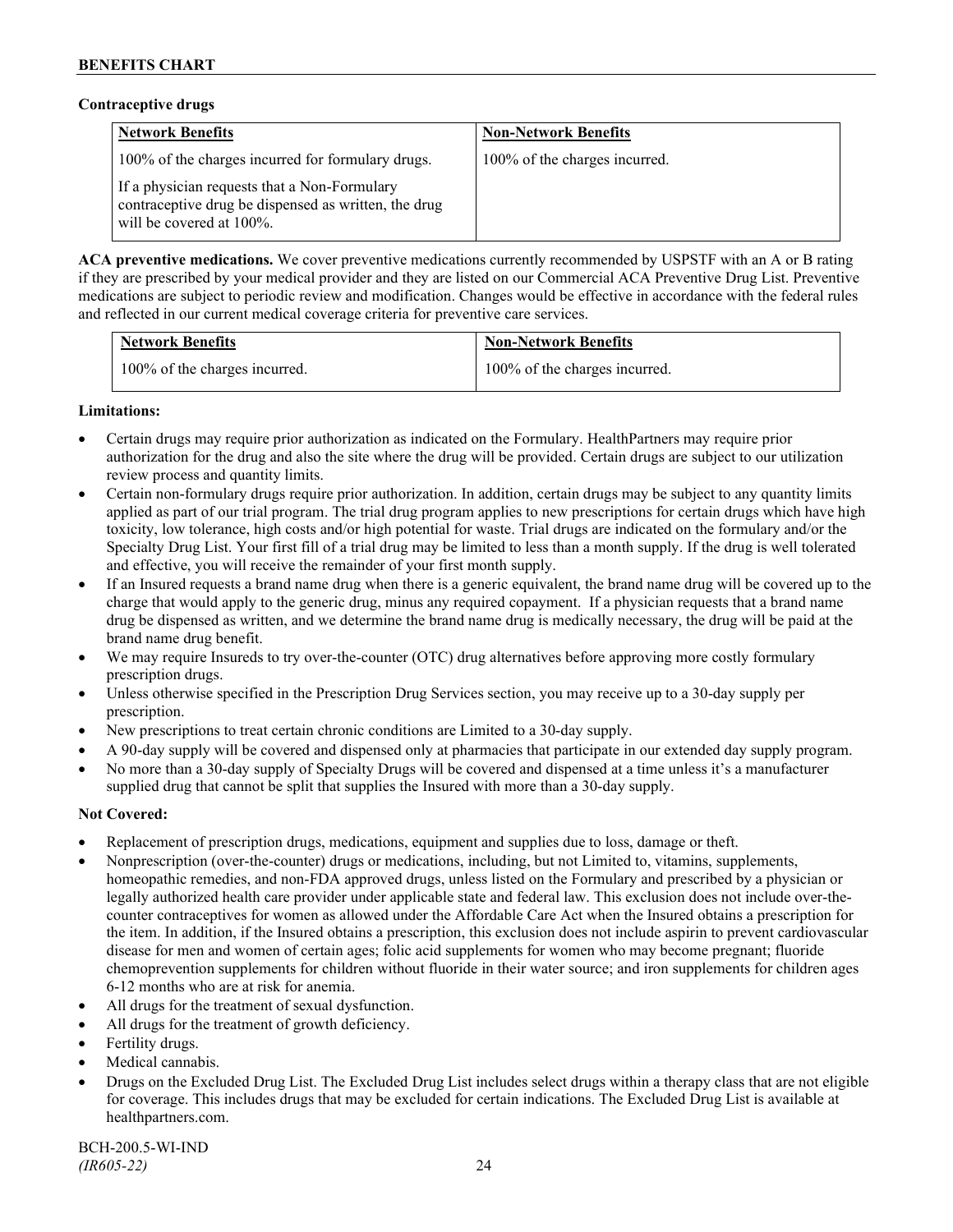- Drugs that are newly approved by the FDA until they are reviewed and approved by HealthPartners Pharmacy and Therapeutics Committee.
- Medical devices approved by the FDA will not be covered under the Prescription Drug Services section unless they are on our formulary. Covered medical devices are generally submitted and reimbursed under your medical benefits.
- See "Services Not Covered" in your Policy.

# **PREVENTIVE SERVICES**

# **Applicable Definitions:**

**Routine Preventive Services** are routine healthcare services that include screenings, check-ups and counseling to prevent illness, disease or other health problems before symptoms occur.

**Diagnostic Services** are services to help a provider understand your symptoms, diagnose illness and decide what treatment may be needed. They may be the same services that are listed as preventive services, but they are being used as diagnostic services. Your provider will determine if these services are preventive or diagnostic. These services are not preventive if received as part of a visit to diagnose, manage or maintain an acute or chronic medical condition, illness or injury. When that occurs, unless otherwise indicated below, standard deductibles, copayments or coinsurance apply.

# **Covered Services:**

We cover preventive services that meet any of the requirements under the Affordable Care Act (ACA) shown in the bulleted items below. These preventive services are covered at 100% under the Network Benefits with no deductible, copayments or coinsurance. (If a preventive service is not required by the ACA and it is covered at a lower benefit level, it will be specified below.) Preventive benefits mandated under the ACA are subject to periodic review and modification. Changes would be effective in accordance with the federal rules. Preventive services mandated by the ACA include:

- Evidence-based items or services that have in effect a rating of A or B in the current recommendations of the United States Preventive Services Task Force with respect to the individual;
- Immunizations for routine use in children, adolescents, and adults that have in effect a recommendation from the Advisory Committee on Immunization Practices of the Centers for Disease Control and Prevention with respect to the individual;
- With respect to infants, children, and adolescents, evidence-informed preventive care and screenings provided for in comprehensive guidelines supported by the Health Resources and Services Administration; and
- With respect to women, preventive care and screenings provided for in comprehensive guidelines supported by the Health Resources and Services Administration.

Covered services are based on established medical policies, which are subject to periodic review and modification by the medical directors. These medical policies (medical coverage criteria) are available by calling Member Services, or logging on to your "*my*HealthPartners" account at [healthpartners.com.](http://www.healthpartners.com/)

# **ACA and state mandated preventive services are covered as follows:**

**Routine health exams and periodic health assessments**. A physician or health care provider will counsel you as to how often health assessments are needed based on age, sex and health status. This includes screening and counseling for tobacco cessation and all FDA approved tobacco cessation medications including over-the-counter drugs (as shown in the Prescription Drug Services section).

| <b>Network Benefits</b>       | <b>Non-Network Benefits</b>   |
|-------------------------------|-------------------------------|
| 100% of the charges incurred. | 100% of the charges incurred. |

**Child health supervision services.** This includes pediatric preventive services such as newborn screenings, appropriate immunizations, developmental assessments and laboratory services appropriate to the age of the child from birth to 72 months, and appropriate immunizations to age 18.

| <b>Network Benefits</b>       | <b>Non-Network Benefits</b>   |
|-------------------------------|-------------------------------|
| 100% of the charges incurred. | 100% of the charges incurred. |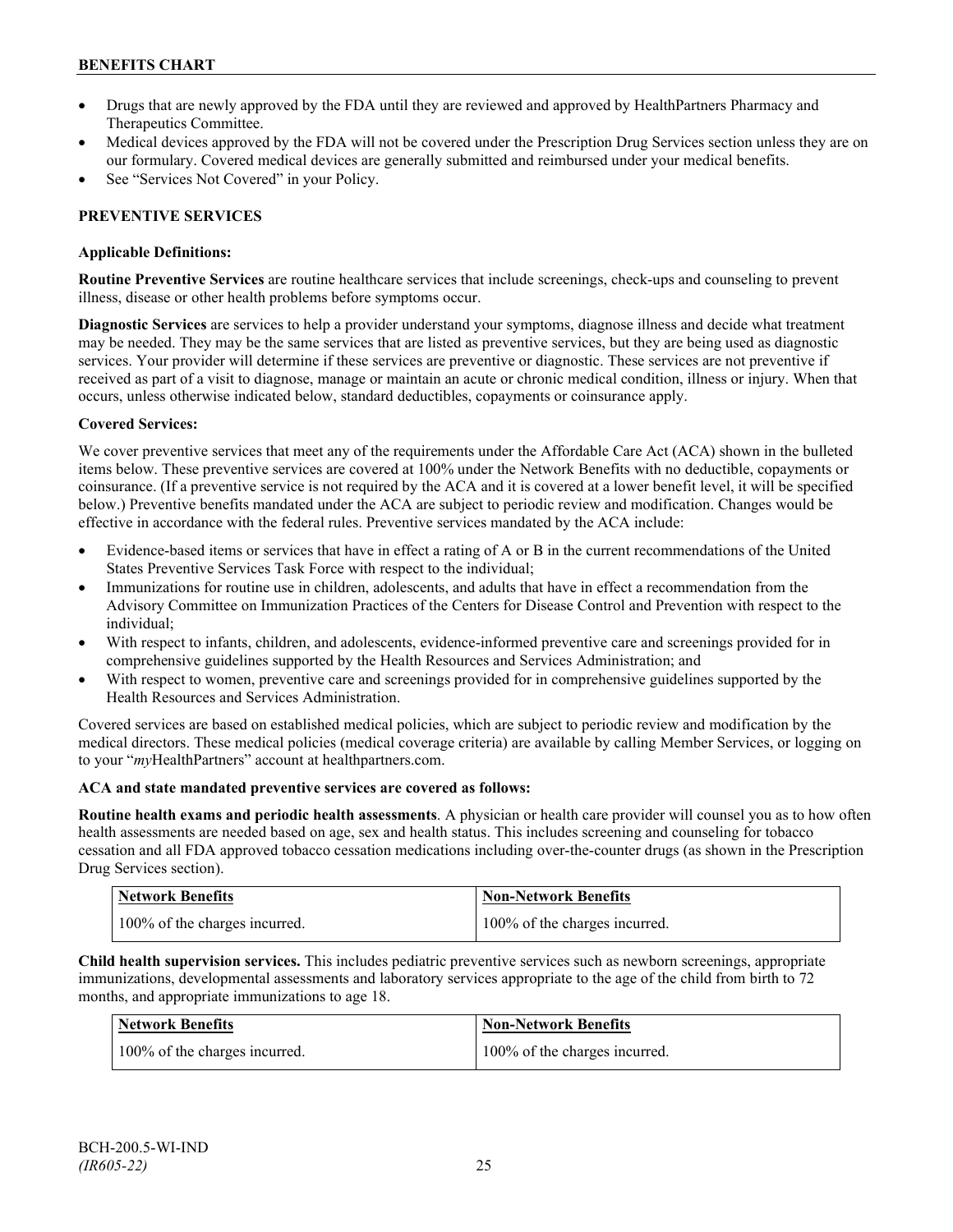#### **Routine prenatal care and exams**

| <b>Network Benefits</b>       | <b>Non-Network Benefits</b>   |
|-------------------------------|-------------------------------|
| 100% of the charges incurred. | 100% of the charges incurred. |

**Routine postnatal care.** This includes health exams, assessments, education and counseling relating to the period immediately after childbirth.

| <b>Network Benefits</b>       | <b>Non-Network Benefits</b>   |
|-------------------------------|-------------------------------|
| 100% of the charges incurred. | 100% of the charges incurred. |

**Routine screening procedures for cancer.** This includes colorectal screening, digital rectal examinations and other cancer screenings recommended by the USPSTF with an A or B rating. Women's preventive health services below describe additional routine screening procedures for cancer.

| Network Benefits              | <b>Non-Network Benefits</b>   |
|-------------------------------|-------------------------------|
| 100% of the charges incurred. | 100% of the charges incurred. |

**Routine eye and hearing exams for members under the age of 22**

| <b>Network Benefits</b>       | <b>Non-Network Benefits</b>   |
|-------------------------------|-------------------------------|
| 100% of the charges incurred. | 100% of the charges incurred. |

**Professional voluntary family planning services.** This includes services to prevent or delay a pregnancy, including counseling and education. Services must be provided by a licensed provider.

| Network Benefits              | <b>Non-Network Benefits</b>   |
|-------------------------------|-------------------------------|
| 100% of the charges incurred. | 100% of the charges incurred. |

# **Adult immunizations**

| <b>Network Benefits</b>       | <b>Non-Network Benefits</b>   |
|-------------------------------|-------------------------------|
| 100% of the charges incurred. | 100% of the charges incurred. |

**Women's preventive health services.** This includes mammograms, screenings for cervical cancer (pap smears), breast pumps, human papillomavirus (HPV) testing, counseling for sexually transmitted infections, counseling and screening for human immunodeficiency virus (HIV), and all FDA approved contraceptive methods as prescribed by a doctor, sterilization procedures, education and counseling (see the Prescription Drug Services section for coverage of oral contraceptive drugs). We also provide genetic screening for BRCA if someone in your family has the gene or you have a diagnosis of cancer.

The U.S. Preventive Services Task Force (USPSTF) recommends screening mammography, with or without clinical breast examination (CBE), every 1-2 years for women aged 40 and older. For women age 50 and older, we cover an annual mammogram.

| <b>Network Benefits</b>       | <b>Non-Network Benefits</b>   |
|-------------------------------|-------------------------------|
| 100% of the charges incurred. | 100% of the charges incurred. |

**Obesity screening and management.** We cover obesity screening and counseling for all ages during a routine preventive care exam. If you are age 18 or older and have a body mass index of 30 or more, we also cover intensive obesity management to help you lose weight. Your primary care doctor can coordinate these services.

| Network Benefits              | Non-Network Benefits          |
|-------------------------------|-------------------------------|
| 100% of the charges incurred. | 100% of the charges incurred. |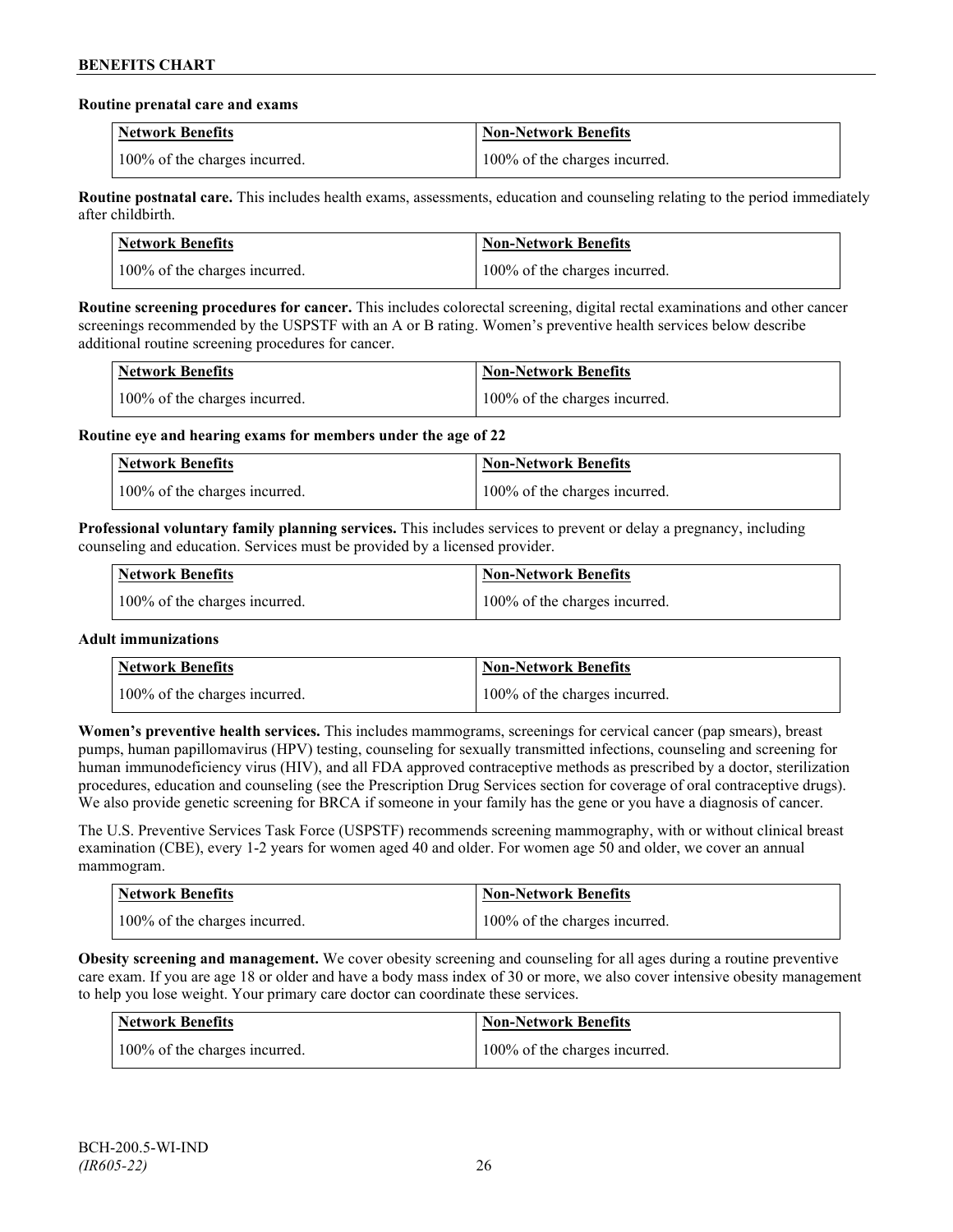# **In addition to any ACA or state mandated preventive services referenced above, we cover the following eligible preventive services:**

# **Routine hearing exams for adults age 22 and older**

| <b>Network Benefits</b>       | <b>Non-Network Benefits</b>   |
|-------------------------------|-------------------------------|
| 100% of the charges incurred. | 100% of the charges incurred. |

#### **Eye exams for adults diagnosed with diabetes**

| Network Benefits              | <b>Non-Network Benefits</b>   |
|-------------------------------|-------------------------------|
| 100% of the charges incurred. | 100% of the charges incurred. |

**Ovarian cancer surveillance tests for women who are at risk.** "At risk for ovarian cancer" means (1) having a family history that includes any of the following: one or more first-degree or second-degree relatives with ovarian cancer, clusters of female relatives with breast cancer or nonpolyposis colorectal cancer; or (2) testing positive for BRCA1 or BRCA2 mutations. "Surveillance tests for ovarian cancer" means annual screening using: CA-125 serum tumor marker testing, transvaginal ultrasound, pelvic examination or other proven ovarian cancer screening tests currently being evaluated by the federal Food and Drug Administration or by the National Cancer Institute.

| <b>Network Benefits</b>                                 | <b>Non-Network Benefits</b>                             |
|---------------------------------------------------------|---------------------------------------------------------|
| Coverage level is same as corresponding Network         | Coverage level is same as corresponding Non-Network     |
| Benefit, depending on type of service provided, such as | Benefit, depending on type of service provided, such as |
| Diagnostic Imaging Services, Laboratory Services        | Diagnostic Imaging Services, Laboratory Services        |
| Office Visits for Illness or Injury, or Preventive      | Office Visits for Illness or Injury, or Preventive      |
| Services.                                               | Services.                                               |

### **Limitations:**

• Services are not preventive if received as part of a visit to diagnose, manage or maintain an acute or chronic medical condition, illness or injury. When that occurs, unless otherwise indicated above, standard deductibles, copayments or coinsurance apply.

# **Not Covered:**

- Routine eye exams for adults age 22 and older.
- See "Services Not Covered" in your Policy.

# **TELEHEALTH/TELEMEDICINE SERVICES**

# **Definitions:**

**Telehealth, Telemedicine, or Virtual Care.** This is a means of communication between a health care professional and a patient. This includes the use of secure electronic information, imaging, and communication technologies, including:

- interactive audio or audio-video
- interactive audio with store-and-forward technology
- chat-based and email-based systems
- physician-to-physician consultation
- patient education
- data transmission
- data interpretation
- digital diagnostics (algorithm-enabled diagnostic support)
- digital therapeutics (the use of personal health devices and sensors, either alone or in combination with conventional drug therapies, for disease prevention and management)

#### Services can be delivered:

Synchronously: the patient and health care professional are engaging with one another at the same time; or Asynchronously: the patient and health care professional engage with each other at different points in time.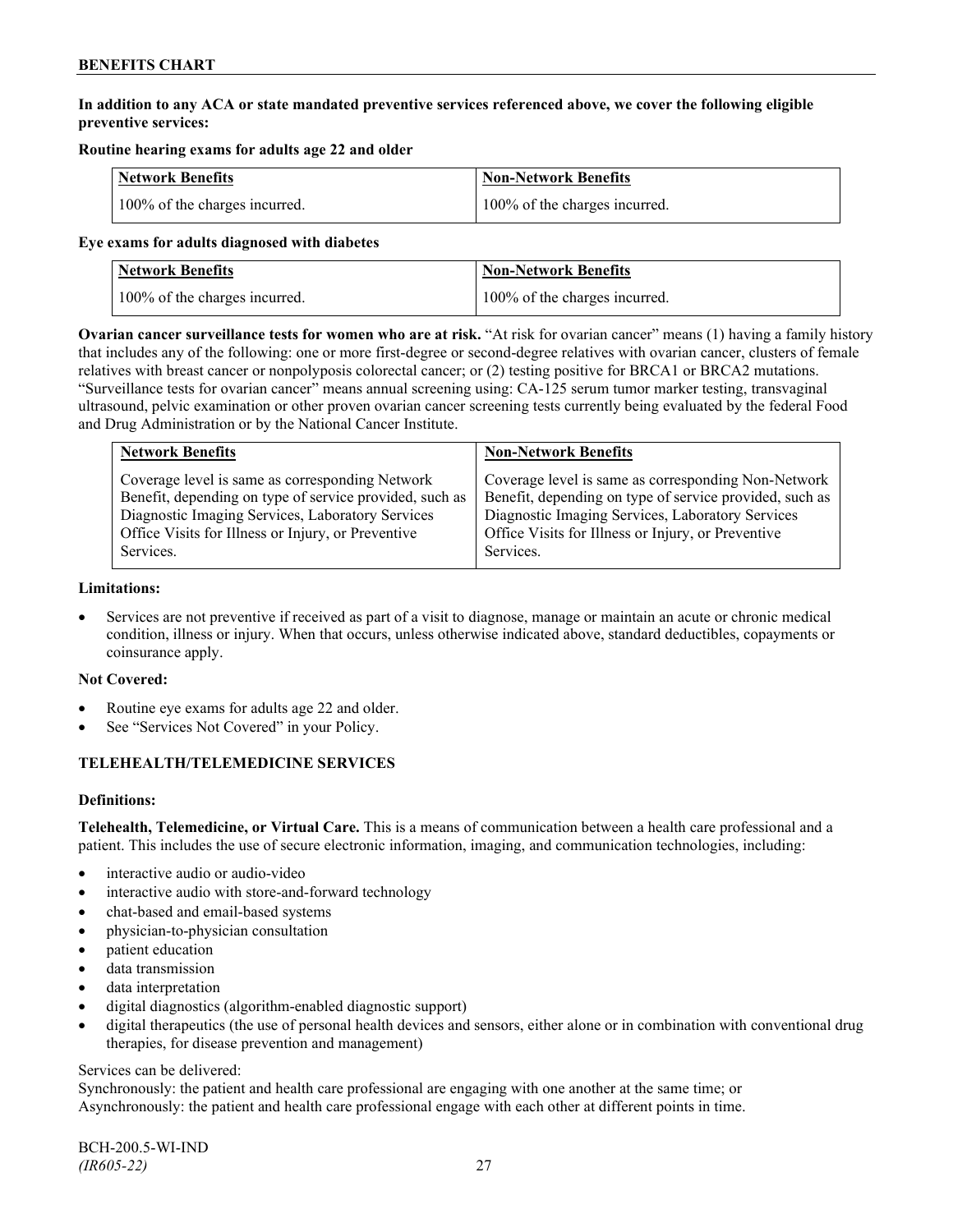**Telephone Visits.** Live, synchronous, interactive encounters over the telephone between a patient and a healthcare provider.

**E-Visit or Chat-Based Visits.** Asynchronous online or mobile app encounters to discuss a patient's personal health information, vital signs, and other physiologic data or diagnostic images. The healthcare provider reviews and delivers a consultation, diagnosis, prescription or treatment plan after reviewing the patient's visit information.

**Virtuwell<sup>®</sup>**. This is an online service for you to receive a diagnosis and treatment for certain conditions, such as a cold, flu, ear pain and sinus infections. You may access the Virtuwell website at [virtuwell.com.](https://www.virtuwell.com/)

**Video Visits.** Live, synchronous, interactive encounters using secure web-based video between a patient and a healthcare provider.

#### **Covered Services:**

The Plan covers the following methods of receiving care for services that would be eligible under the Plan if the service were provided in person.

#### **Scheduled telephone visits**

| <b>Network Benefits</b>       | <b>Non-Network Benefits</b>   |
|-------------------------------|-------------------------------|
| 100% of the charges incurred. | 100% of the charges incurred. |

#### **E-visits**

#### **Access to online care through Virtuwell at [virtuwell.com](http://www.virtuwell.com/)**

| Network Benefits              | <b>Non-Network Benefits</b> |
|-------------------------------|-----------------------------|
| 100% of the charges incurred. | No coverage.                |

#### **All other E-visits**

| <b>Network Benefits</b>       | <b>Non-Network Benefits</b>   |
|-------------------------------|-------------------------------|
| 100% of the charges incurred. | 100% of the charges incurred. |

#### **Not Covered:**

See "Services Not Covered" in your Policy.

# **TRANSPLANT SERVICES**

#### **Applicable Definitions:**

**Autologous.** This is when the source of cells is from the individual's own marrow or stem cells.

**Allogeneic.** This is when the source of cells is from a related or unrelated donor's marrow or stem cells.

**Allogeneic Bone Marrow Transplant.** This is when the bone marrow is harvested from the related or unrelated donor and stored. The patient undergoes treatment which includes tumor ablation with high-dose chemotherapy and/or radiation. The bone marrow is reinfused (transplanted).

**Autologous Bone Marrow Transplant.** This is when the bone marrow is harvested from the individual and stored. The patient undergoes treatment which includes tumor ablation with high-dose chemotherapy and/or radiation. The bone marrow is reinfused (transplanted).

**Autologous/Allogeneic Stem Cell Support.** This is a treatment process that includes stem cell harvest from either bone marrow or peripheral blood, tumor ablation with high-dose chemotherapy and/or radiation, stem cell reinfusion, and related care. Autologous/allogeneic bone marrow transplantation and high dose chemotherapy with peripheral stem cell rescue/support are considered to be autologous/allogeneic stem cell support.

**Designated Transplant Center.** This is any health care provider, group or association of health care providers designated by us to provide services, supplies or drugs for specified transplants for our Insureds.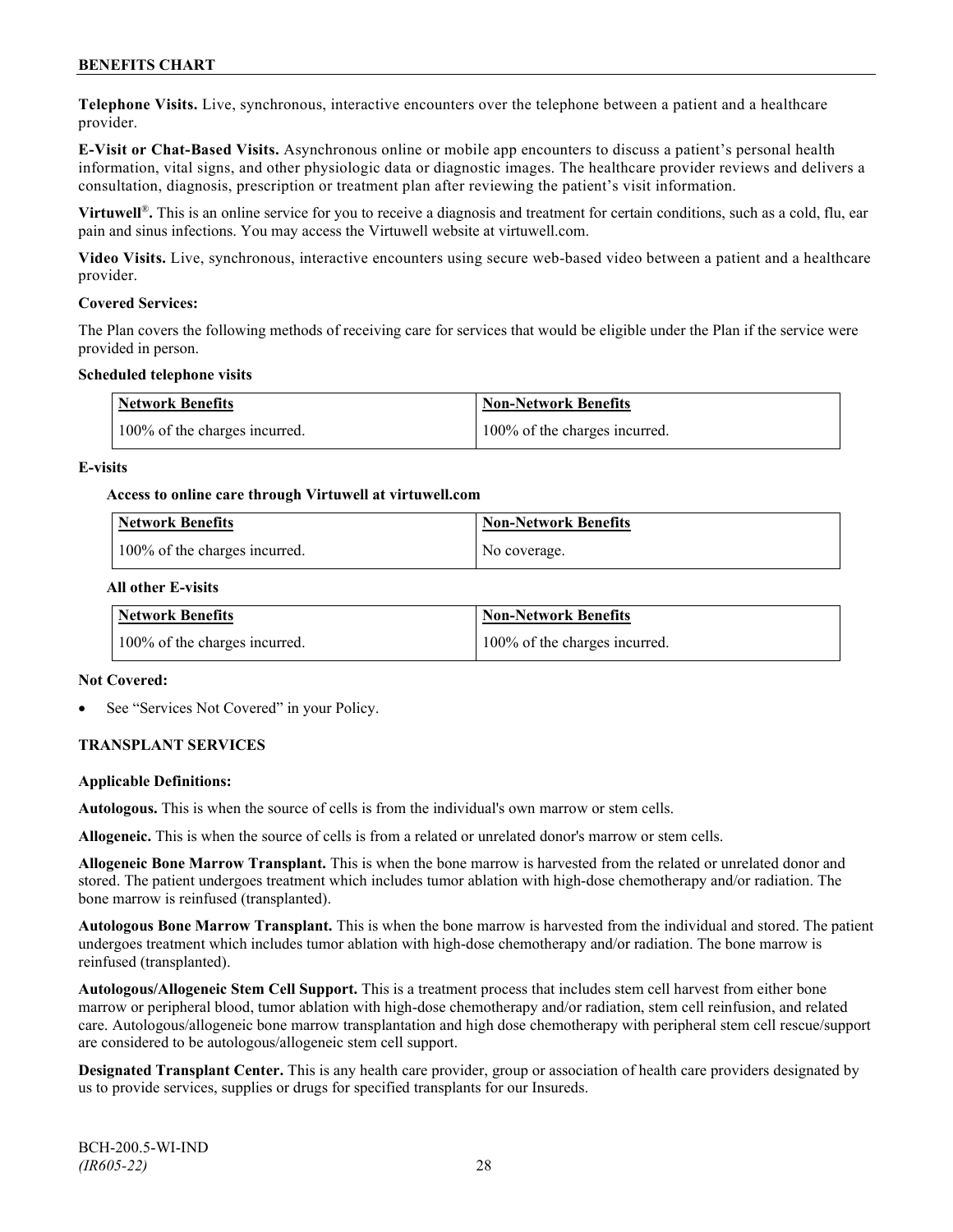**Transplant Services.** This is transplantation (including retransplants) of the human organs or tissue listed below, including all related post-surgical treatment, follow-up care and drugs and multiple transplants for a related cause. Transplant services do not include other organ or tissue transplants or surgical implantation of mechanical devices functioning as a human organ, except surgical implantation of an FDA approved Ventricular Assist Device (VAD) or total artificial heart, functioning as a temporary bridge to heart transplantation.

Prior authorization is required prior to consultation to support coordination of care and benefits.

### **Covered Services:**

We cover eligible transplant services (as defined above) while you are covered under your Policy. Transplants that will be considered for coverage are Limited to the following:

- Kidney transplants for end-stage disease.
- Cornea transplants for end-stage disease.
- Heart transplants for end-stage disease.
- Lung transplants or heart/lung transplants for: (1) primary pulmonary hypertension; (2) Eisenmenger's syndrome; (3) endstage pulmonary fibrosis; (4) alpha 1 antitrypsin disease; (5) cystic fibrosis; and (6) emphysema.
- Liver transplants for: (1) biliary atresia in children; (2) primary biliary cirrhosis; (3) post-acute viral infection (including hepatitis A, hepatitis B antigen e negative and hepatitis C) causing acute atrophy or post-necrotic cirrhosis; (4) primary sclerosing cholangitis; (5) alcoholic cirrhosis; and (6) hepatocellular carcinoma.
- Allogeneic bone marrow transplants or peripheral stem cell support associated with high dose chemotherapy for : (1) acute myelogenous leukemia; (2) acute lymphocytic leukemia; (3) chronic myelogenous leukemia; (4) severe combined immunodeficiency disease; (5) Wiskott-Aldrich syndrome; (6) aplastic anemia; (7) sickle cell anemia; (8) non-relapsed or relapsed non-Hodgkin's lymphoma; (9) multiple myeloma; and (10) testicular cancer.
- Autologous bone marrow transplants or peripheral stem cell support associated with high-dose chemotherapy for: (1) acute leukemia; (2) non-Hodgkin's lymphoma; (3) Hodgkin's disease; (4) Burkitt's lymphoma; (5) neuroblastoma; (6) multiple myeloma; (7) chronic myelogenous leukemia; and (8) non-relapsed non-Hodgkin's lymphoma.
- Pancreas transplants for simultaneous pancreas-kidney transplants for diabetes, pancreas after kidney, living related segmental simultaneous pancreas kidney transplantation and pancreas transplant alone.

To receive Network Benefits, charges for transplant services must be incurred at a Designated Transplant Center.

The transplant-related treatment provided, including expenses incurred for directly related donor services, shall be subject to and in accordance with the provisions, limitations, maximums and other terms of your Policy.

Medical and hospital expenses of the donor are covered only when the recipient is an Insured and the transplant and directly related donor expenses have been prior authorized for coverage. Treatment of medical complications that may occur to the donor are not covered. Donors are not considered Insureds, and are therefore not eligible for the rights afforded to Insureds under your Policy.

The list of eligible transplant services and coverage determinations are based on established medical policies, which are subject to periodic review and modifications by the medical director.

| <b>Network Benefits</b>                           | <b>Non-Network Benefits</b> |
|---------------------------------------------------|-----------------------------|
| See Network Inpatient Hospital Services Benefits. | No coverage.                |